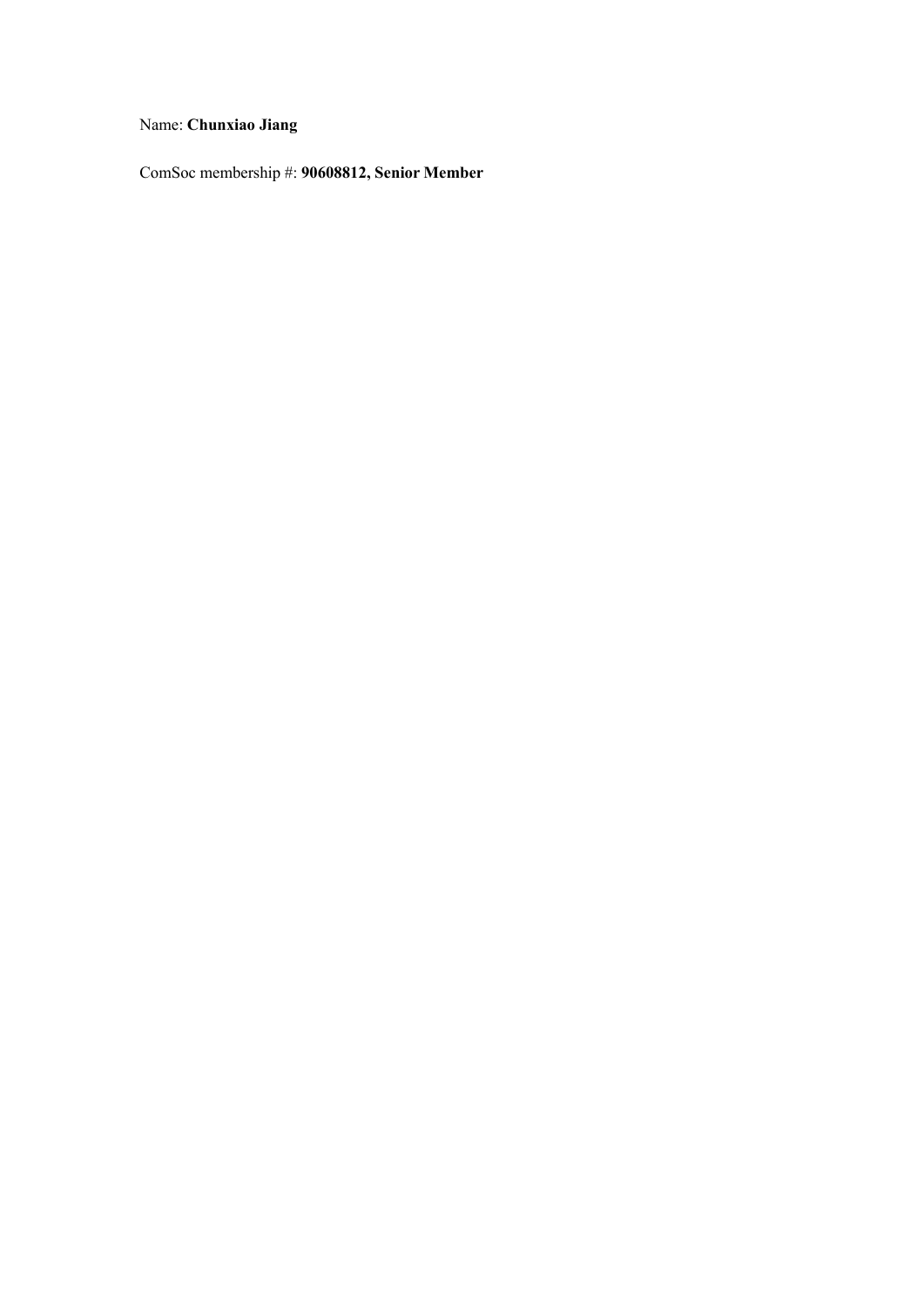### **Position Statement**

I am Chunxiao Jiang, an associate professor in Tsinghua Space Center, Tsinghua University. I hereby apply for undertaking the duties of the Secretary of IEEE ComSoc Satellite and Space Communications Technical Committee. I understand the requirements and significance of the Secretary, and ask for a chance to contribute to the Committee. My competence and dedication to the Committee is constituted by a threefold prospection: satisfying the requirements of SSC Secretary, contributing to academic and professional influence of SSC, and assisting in the expansion of new sphere especially in China. To serve the goal, I am committed to:

#### Assume the responsibilities and duties of SSC Secretary

I have been familiar with the responsibilities and duties of SSC Secretary through my attendances at the Committee annual conferences and other academic events. I have also studied through the detailed requirements for SSC Secretary, including *preparing for the meetings, organizing and coordinating, keeping records, filing documents, Phaintaining updated lists and other related tasks.* The extensive academic experiences I have accumulated within IEEE system would support my qualifications and capability to fulfill all the requirements.

#### Contribute to the advancement of SSC academic influence

*My research has focused on satellite communications for more than a decade and accumulated multiple publications, patents and project experience in the field.* My Google citations have reach 11 thousand, and I have also received the SSC Technical Recognition Awards in 2022. The academic foundations equipped me with the vision to promote the theory and applications of systems and to foster original work in satellite and space communications. Meanwhile, extensive experiences of academic and professional projects I've participated or led has enhanced my capability to organize events such as conferences, educational programs, local activities, and technical committees. I would offer my expertise to facilitate the work of Chair and Vice Chair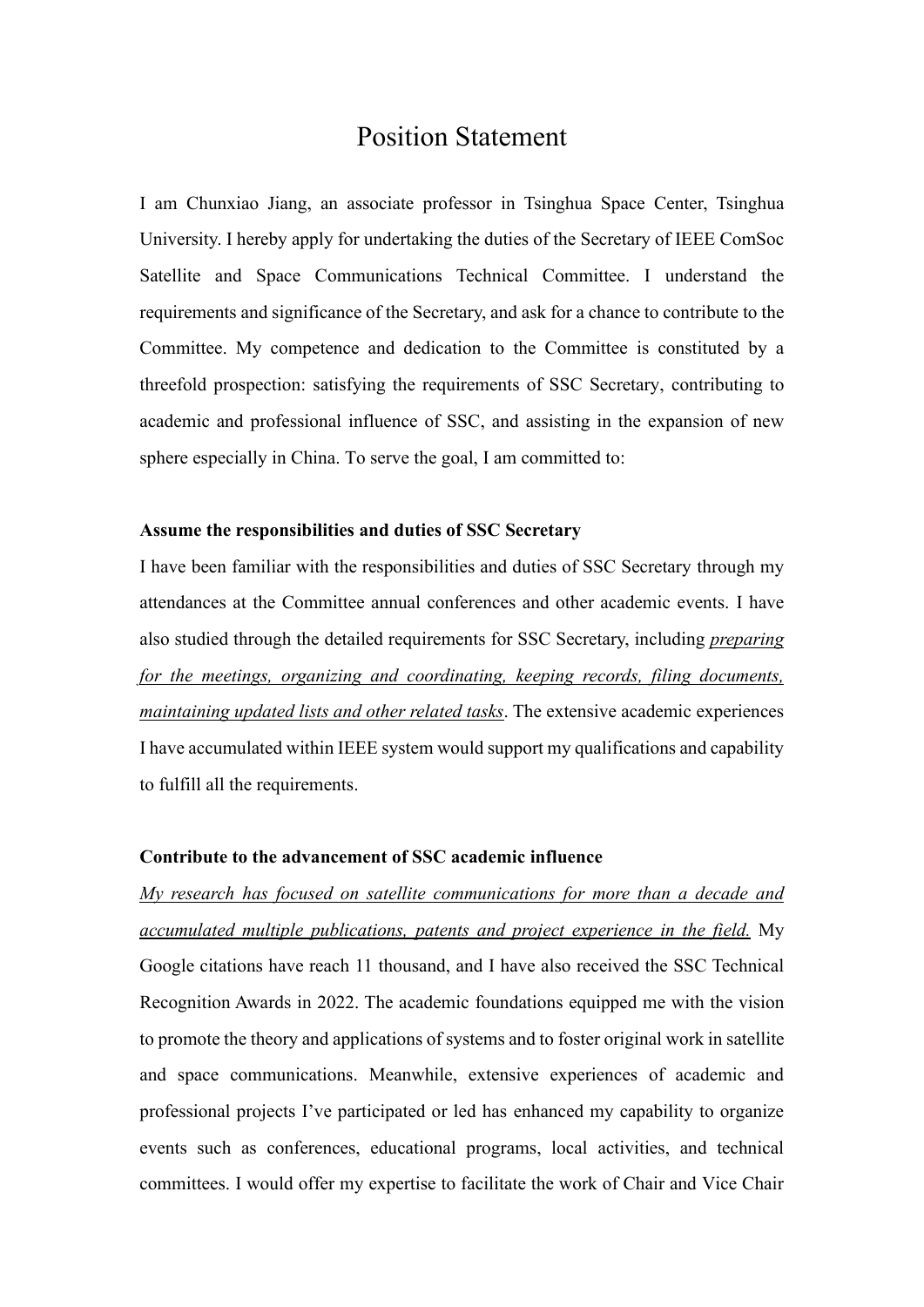of SSC to better serve the academic advancement and influence of our committee.

#### **Develop new realm and more opportunities for SSC in China**

Today, space and satellite communications are becoming strategic missions for more and more countries, China as one of them. The SIGN (Space Integrated Ground Networks) project has been recently initiated by Chinese government as a national priority program and *I am one of the secretary members.* Multiple parallel projects are propelled simultaneously, such as Space Information Network major research program by National Science Foundation of China, in which *I am also undertaking the role of secretary*. Moreover, in the Chinese Institute of Electronics (CIE, i.e., "China IEEE"), *I am also serving as the secretary of the Satellite Communication Committee*. All these channels have connected the networks of top scholars of space and satellite communications in China and I am on a specific node to enjoy the exceptional advantages of getting access to all of them. I would parlay such advantages into the expansion of SSC networks in China and create more memberships and potential resources for our committee.

If I might be endowed with the privilege to contribute to our committee as the Secretary, I would treasure the opportunity to work with the most esteemed scholars in the field, to strive for the committee's growth with the highest technical and academic quality, and to be part of advancing technological innovation and excellence.

Thank you so much for your time.

Chunxiao Jiang May 10, 2022

Zhold \_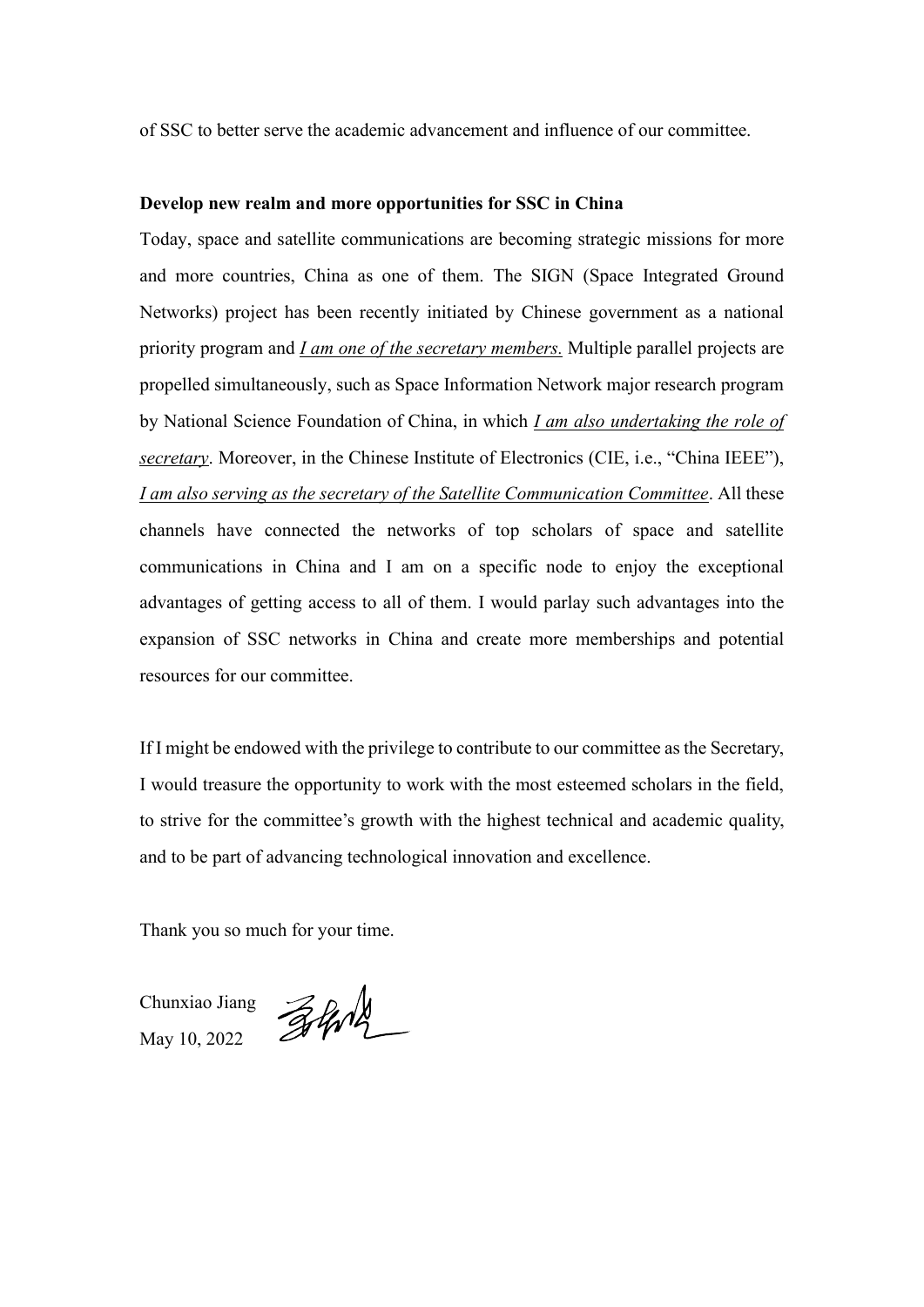# **Chunxiao Jiang**

### **Associate Professor IEEE Senior Member, IET Fellow**

### **Affiliation: School of Information Science and Technology**

### **Tsinghua University**

Office: Main Building 12-208, Tsinghua University, Beijing Phone: 86-10-62773410 Email: jchx@tsinghua.edu.cn

Research Interests: satellite communications and networks

Google scholar: 11000+ <https://scholar.google.com/citations?user=-x35VMAAAAAJ>

# **Education**

- Ph.D.(Honors), Tsinghua University, Beijing, China Electronic Engineering (Sep. 2008 - Dec. 2012)
- B.E.(Honors), Beijing University of Aeronautics and Astronautics, China Information Engineering (Sep. 2004 - Jul. 2008), Rank: Top 1

## **Research Experience**

- **•** University of Maryland, College Park, USA Research Associate, ECE Department (Oct. 2015 - Mar. 2016)
- **•** University of Southampton, Southampton, UK Visiting Scholar, Electronics and Computer Science (Jun. 2015 - Sep. 2015)
- **•** Tsinghua University, Beijing, China Postdoc, Electronic Engineering (Sep. 2014 - May. 2015)
- **•** Harvard University, Boston, USA Visiting Scholar, Electrical Engineering (Jul. 2014 - Aug. 2014)
- Massachusetts Institute of Technology MIT, Boston, USA Visiting Scholar, LIDS (Jun. 2014 - Jul. 2014)
- University of Maryland, College Park, USA Research Associate, ECE Department (Sep. 2011 - May. 2014)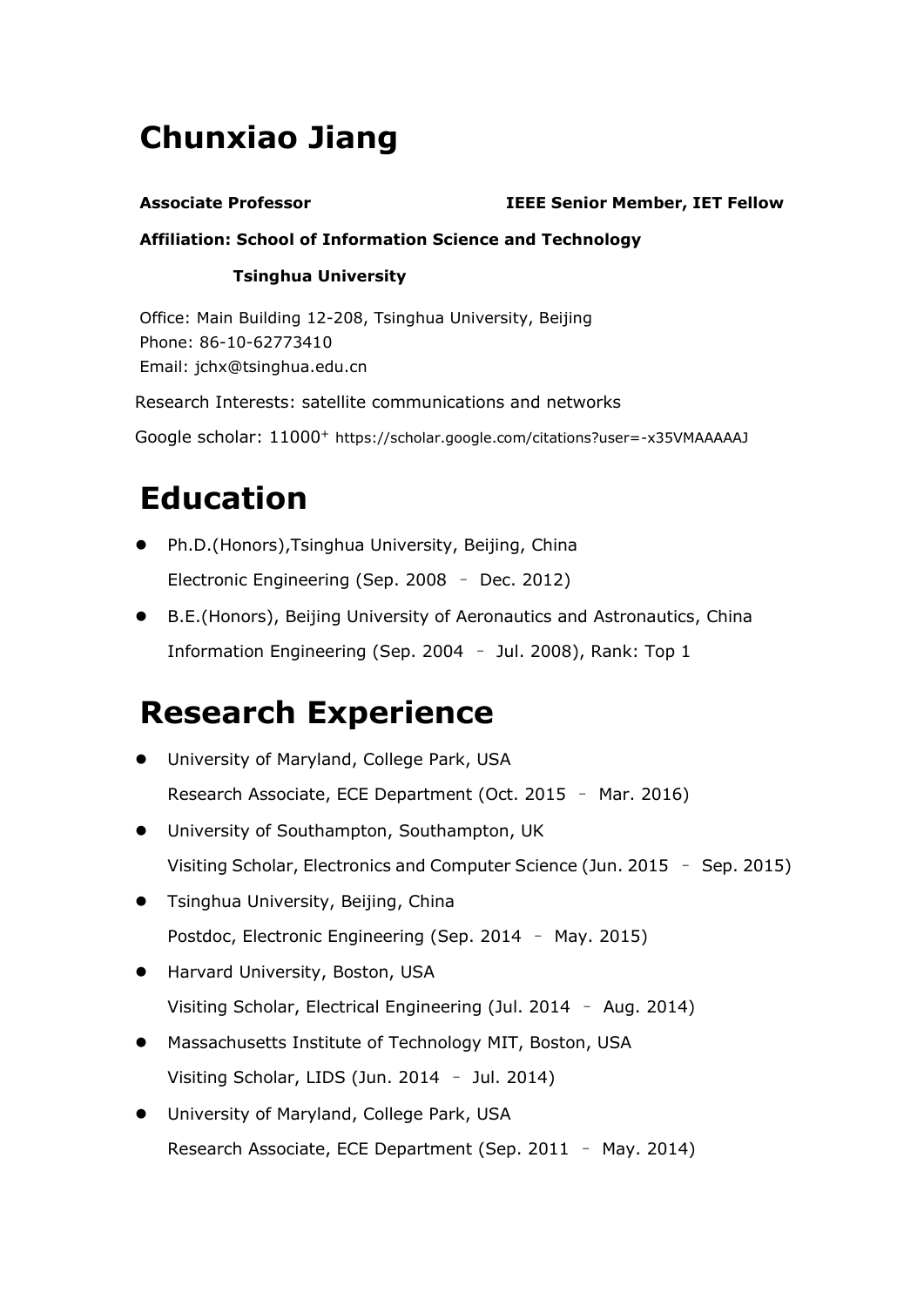# **Honors and Awards**

- **EXEGE ComSoc SSC Technical Recognition Award, 2022**
- **EEE ComSoc Best Young Professionals Award, 2021**
- **IEEE VTS Distinguished Lecturer, 2021**
- **IEEE WCSP Best Paper Award, 2021**
- **IEEE VTS Early Career Award, 2020**
- IEEE ComSoc Asia Pacific Best Young Researcher Award, 2020
- IEEE WiMob Best Paper Award, 2020
- **NSFC Excellent Young Scientists Fund, 2019**
- **IEEE ICC Best Paper Award, 2019**
- China National Second Prize in Technical Inventions Award 2018
- IEEE ComSoc TC Best Journal Paper Award of the IEEE ComSoc TC on Green Communications & Computing 2018
- IEEE ComSoc TC Best Journal Paper Award of the IEEE ComSoc TC on Communications Systems Integration and Modeling 2018
- **EXECTE IWCMC Best Paper Award, 2017**
- IEEE Communications Society Young Author Best Paper Award, 2017
- China Young Elite Scientist Sponsorship Program by CAST, 2016
- **EEE Transactions on Communications Exemplary Reviewer, 2016**
- IEEE GlobalSIP Best Student Paper Award, 2015
- **IEEE GLOBECOM Best Paper Award, 2013**

# **Journal Publications**

- 1. A. Xiao, X. Wang, S. Wu, **Chunxiao Jiang** and L. Ma, "Mobility-Aware Resource Management for Integrated Satellite-Maritime Mobile Networks", to appear in IEEE Network.
- 2. H. Jia, Z. Ni, **Chunxiao Jiang**, L. Kuang and J. Lu, "Uplink Interference and Performance Analysis for Mega Satellite Constellation", to appear in IEEE *Internet of Things Journal.*
- 3. P. Zhang, Y. Wang, N. Kumar, **Chunxiao Jiang** and G. Shi, "A Security and Privacy-Preserving Approach Based on Data Disturbance for Collaborative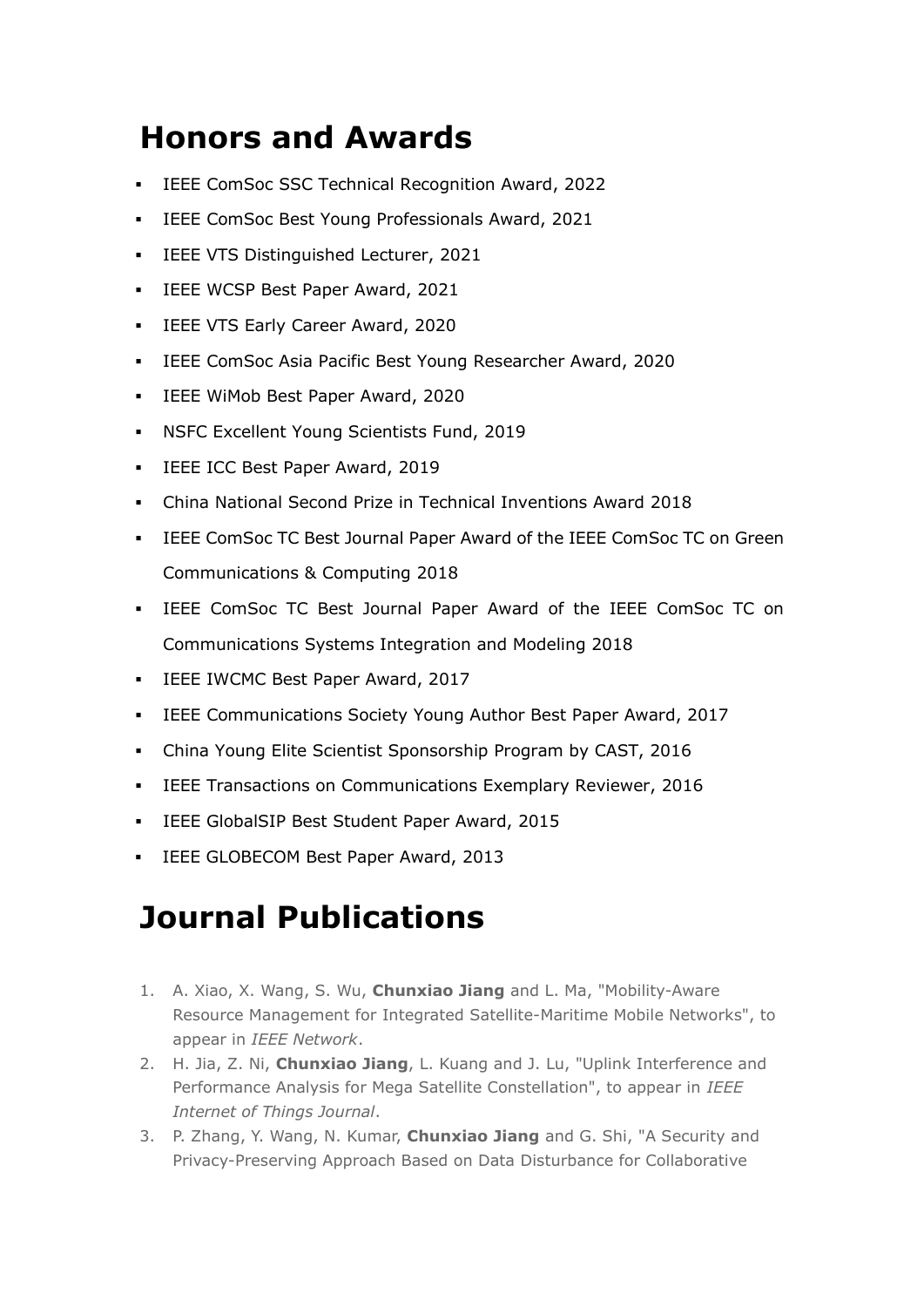Edge Computing in Social IoT Systems", to appear in IEEE Transactions on Computational Social Systems.

- 4. Z. Chen, L. Zhang, Y. Pei, Chunxiao Jiang and L. Yin, "NOMA-based Multi-User Mobile Edge Computation Offloading via Cooperative Multi-Agent Deep Reinforcement Learning", to appear in IEEE Transactions on Cognitive Communications and Networking.
- 5. Y. He, Y. Liu, Chunxiao Jiang and X. Zhong, "Multi-Objective Anti-Collision for Massive Access Ranging in MF-TDMA Satellite Communication System", to appear in IEEE Internet of Things Journal.
- 6. P. Zhang, C. Wang, Chunxiao Jiang, N. Kumar and Q. Lu, "Resource Management and Security Scheme of ICPSs and IoT Based on VNE Algorithm", to appear in IEEE Internet of Things Journal.
- 7. W. Lv, S. Wu, Chunxiao Jiang, Y. Cui, X. Qiu and Y. Zhang, "Towards Large-Scale and Privacy-Preserving Contact Tracing in COVID-19 pandemic: A Blockchain Perspective", to appear in IEEE Transactions on Network Science and Engineering.
- 8. S. Wang, K. Liu, Chunxiao Jiang, J. Yan and L. Kuang, "EFS: Efficient Storage Optimization for Multistage Flow-table in Software-Defined Satellite Network", to appear in IEEE Access.
- 9. C. Wang, L. Liu, Chunxiao Jiang, S. Wang, P. Zhang and S. Shen, "Incorporating Distributed DRL into Storage Resource Optimization of Space-Air-Ground Integrated Wireless Communication Network", to appear in IEEE Journal of Selected Topics in Signal Processing.
- 10. X. Zhu and Chunxiao Jiang, "Creating Efficient Integrated Satellite-Terrestrial Networks in the 6G Era", to appear in IEEE Wireless Communications.
- 11. J. Wang, Chunxiao Jiang and L. Kuang, "Iterative NOMA Detection for Multiple Access in Satellite High-Mobility Communications", to appear in IEEE Journal on Selected Areas in Communications.
- 12. Z. Xia, J. Du, J. Wang, Chunxiao Jiang and Y. Ren, "Multi-Agent Reinforcement Learning Aided Intelligent UAV Swarm for Target Tracking", to appear in IEEE Transactions on Vehicular Technology.
- 13. X. Zhu, Chunxiao Jiang, L. Kuang, and Z. Zhao, "Cooperative Multilayer Edge Caching in Integrated Satellite-Terrestrial Networks", to appear in IEEE Transactions on Wireless Communications.
- 14. P. Zhang, Y. Hong, N. Kumar, M. Alazab, M. D. Alshehri and Chunxiao Jiang, "BC-EdgeFL: Defensive Transmission Model Based on Blockchain Assisted Reinforced Federated Learning in IIoT Environment", to appear in IEEE Transactions on Industrial Informatics.
- 15. C. Qiu, H. Yao, Chunxiao Jiang, S. Guo, and F. Xu, "Cloud Computing Assisted Blockchain-Enabled Internet of Things", to appear in IEEE Transactions on Cloud Computing.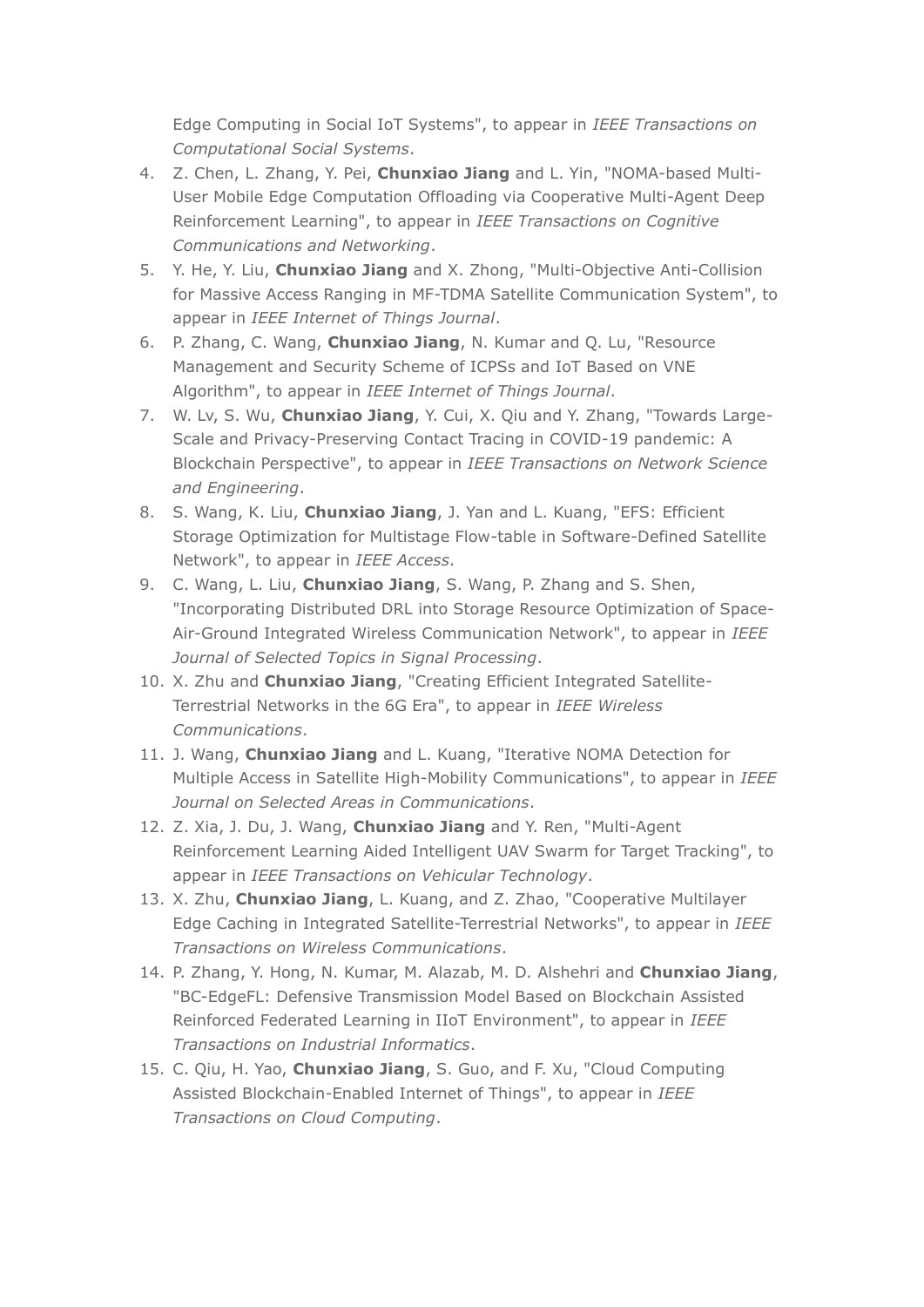- 16. H. Yao, C. Liu, P. Zhang, S. Wu, Chunxiao Jiang, and S. Yu, "Identification of Encrypted Traffic Through Attention Mechanism Based Long Short TermMemory", to appear in IEEE Transactions on Big Data.
- 17. X. Zhu and Chunxiao Jiang, "Integrated Satellite-Terrestrial Networks Toward 6G: Architectures, Applications, and Challenges", IEEE Internet of Things Journal, vol. 9, no. 1, pp. 437-461, Jan. 2022.
- 18. B. Deng, Chunxiao Jiang, J. Wang and L. Kuang, "Beam Scheduling with Various Mission Demands in Data Relay Satellite Systems", Journal of Communications and Information Networks, vol. 6, no. 4, pp. 396-410, Dec. 2021.
- 19. J. Wang, Chunxiao Jiang and L. Kuang, "Turbo Iterative DSSS Acquisition in Satellite High-Mobility Communications", IEEE Transactions on Vehicular Technology, vol. 70, no. 12, pp. 12998-13009, Dec. 2021.
- 20. Z. Li, Chunxiao Jiang and L. Kuang, "Double Auction Mechanism for Resource Allocation in Satellite MEC", IEEE Transactions on Cognitive Communications and Networking, vol. 7, no. 4, pp. 1112-1125, Dec. 2021.
- 21. P. Zhang, C. Wang, Chunxiao Jiang and Z. Han, "Deep Reinforcement Learning Assisted Federated Learning Algorithm for Data Management of IIoT", IEEE Transactions on Industrial Informatics, vol. 17, no. 12, pp. 8475-8484, Dec. 2021.
- 22. Z. Lin, Z. Ni, L. Kuang, Chunxiao Jiang, B. Liu and Z. Huang, "A Rapid PN Code Acquisition Method for Low Spreading Factor Satellite Communication Systems", IEEE Communications Letters, vol. 25, no. 11, pp. 3664-3668, Nov. 2021.
- 23. Y. Li, H. Zhang, K. Long, Chunxiao Jiang and M. Guizani, "Joint Resource Allocation and Trajectory Optimization With QoS in UAV-Based NOMA Wireless Networks", IEEE Transactions on Wireless Communications, vol. 20, no. 10, pp. 6343-6355, Oct. 2021.
- 24. L. Xu, Chunxiao Jiang, Y. Qian, J. Li, Y. Zhao and Y. Ren, "Privacy-Accuracy Trade-off in Differentially-Private Distributed Classification: A Game Theoretical Approach", IEEE Transactions on Big Data, vol. 7, no. 4, pp. 770-783, Oct. 2021.
- 25. Z. Fang, J. Wang, Chunxiao Jiang, Q. Zhang and Y. Ren, "AoI-Inspired Collaborative Information Collection for AUV-Assisted Internet of Underwater Things", IEEE Internet of Things Journal, vol. 8, no. 19, pp. 14559-14571, Oct. 2021.
- 26. R. Han, L. Bai, Chunxiao Jiang, J. Liu and J. Choi, "A Secure Architecture of Relay-Aided Space Information Networks", IEEE Network, vol. 35, no. 4, pp. 88-94, Aug. 2021.
- 27. P. Zhang, H. Sun, J. Situ, Chunxiao Jiang and D. Xie, "Federated Transfer Learning for IIoT Devices With Low Computing Power Based on Blockchain and Edge Computing", IEEE Access, vol. 9, pp. 98630-98638, Jul. 2021.
- 28. P. Zhang, C. Wang, Chunxiao Jiang and A. Benslimane, "Security-Aware Virtual Network Embedding Algorithm Based on Reinforcement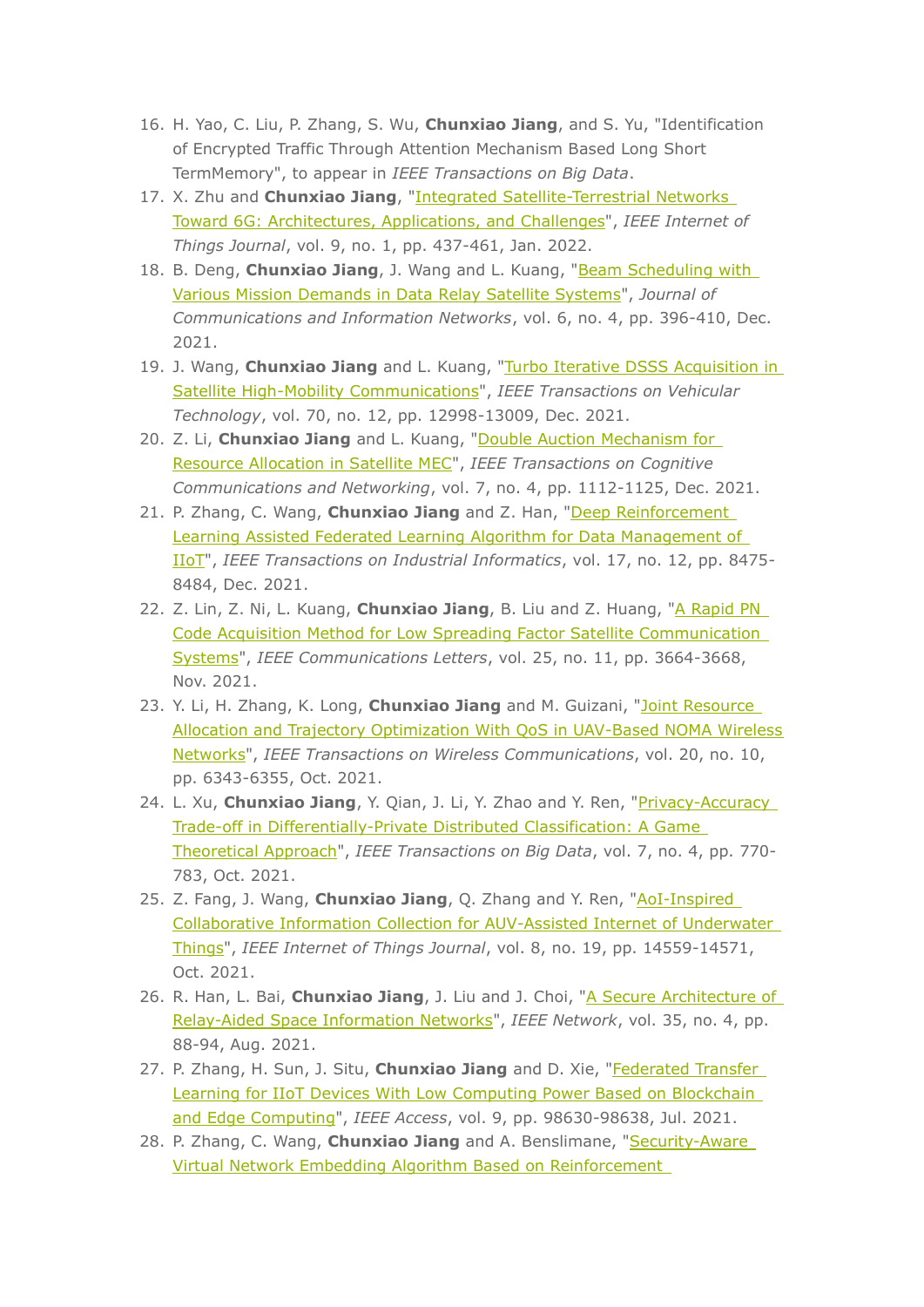Learning", IEEE Transactions on Network Science and Engineering, vol. 8, no. 2, pp. 1095-1105, Jun. 2021.

- 29. P. Zhang, C. Wang, N. Kumar, Chunxiao Jiang et al., "Artificial Intelligence Technologies for COVID-19-Like Epidemics: Methods and Challenges", IEEE Network, vol. 35, no. 3, pp. 27-33, Jun. 2021.
- 30. C. Wang, J. Lu, X. Ding, Chunxiao Jiang, J. Yang and J. Shen, "Design, Modeling, Control, and Experiments for a Fish-Robot-Based IoT Platform to Enable Smart Ocean", IEEE Internet of Things Journal, vol. 8, no. 11, pp. 9317-9329, Jun. 2021.
- 31. H. Yao, B. Zhang, P. Zhang, S. Wu, Chunxiao Jiang, and S. Guo, "RDAM: A Reinforcement Learning Based Dynamic Attribute Matrix Representation for Virtual Network Embedding", IEEE Transactions on Emerging Topics in Computing, vol. 9, no. 2, pp. 901-914, Apr. 2021. (ESI Highly Cited Paper)
- 32. S. Guan, J. Wang, Chunxiao Jiang, R. Duan, Y. Ren and T. Q. S. Quek, "MagicNet: The Maritime Giant Cellular Network", IEEE Communications Magazine, vol. 59, no. 3, pp. 117-123, Mar. 2021.
- 33. C. Ouyang, S. Wu, Chunxiao Jiang, J. Cheng and H. Yang, "Physical Layer Security Over Mixture Gamma Distributed Fading Channels With Discrete **Inputs: A Unified and General Analytical Framework", IEEE Communications** Letters, vol. 25, no. 2, pp. 412-416, Feb. 2021.
- 34. P. Zhang, Chunxiao Jiang, X. Pang and Y. Qian, "STEC-IoT: A Security Tactic by Virtualizing Edge Computing on IoT", IEEE Internet of Things Journal, vol. 8, no. 4, pp. 2459-2467, Feb. 2021.
- 35. R. Zhang, X. Jing, S. Wu, Chunxiao Jiang, J. Mu and F. R. Yu, "Device-Free Wireless Sensing for Human Detection: The Deep Learning Perspective", IEEE Internet of Things Journal, vol. 8, no. 4, pp. 2517-2539, Feb. 2021.
- 36. N. Raveendran, Y. Gu, Chunxiao Jiang, N. Tran, M. Pan, L. Song and Z. Han, "Cyclic Three-Sided Matching Game Inspired Wireless Network Virtualization", IEEE Transactions on Mobile Computing, vol. 20, no. 2, pp. 416-428, Feb. 2021.
- 37. P. Zhang, X. Huang, Y. Wang, Chunxiao Jiang, S. He and H. Wang, "Semantic Similarity Computing Model Based on Multi Model Fine-Grained Nonlinear Fusion", IEEE Access, vol. 9, pp. 8433-8443, Jan. 2021.
- 38. J. Du, Chunxiao Jiang, J. Wang, Y. Ren and M. Debbah, "Machine Learning for 6G Wireless Networks: Carrying Forward Enhanced Bandwidth, Massive Access, and Ultrareliable/Low-Latency Service", IEEE Vehicular Technology Magazine, vol. 15, no. 4, pp. 122-134, Dec. 2020.
- 39. P. Zhang, Y. Hong, X. Pang, and Chunxiao Jiang, "VNE-HPSO: Virtual Network Embedding Algorithm Based on Hybrid Particle Swarm Optimization", IEEE Access, vol. 8, pp. 213389-213400, Dec. 2020.
- 40. Y. Zhan, P. Wan, Chunxiao Jiang, X. Pan, X. Chen and S. Guo, "Challenges and Solutions for the Satellite Tracking, Telemetry, and Command System", IEEE Wireless Communications, vol. 27, no. 6, pp. 12-18, Dec. 2020.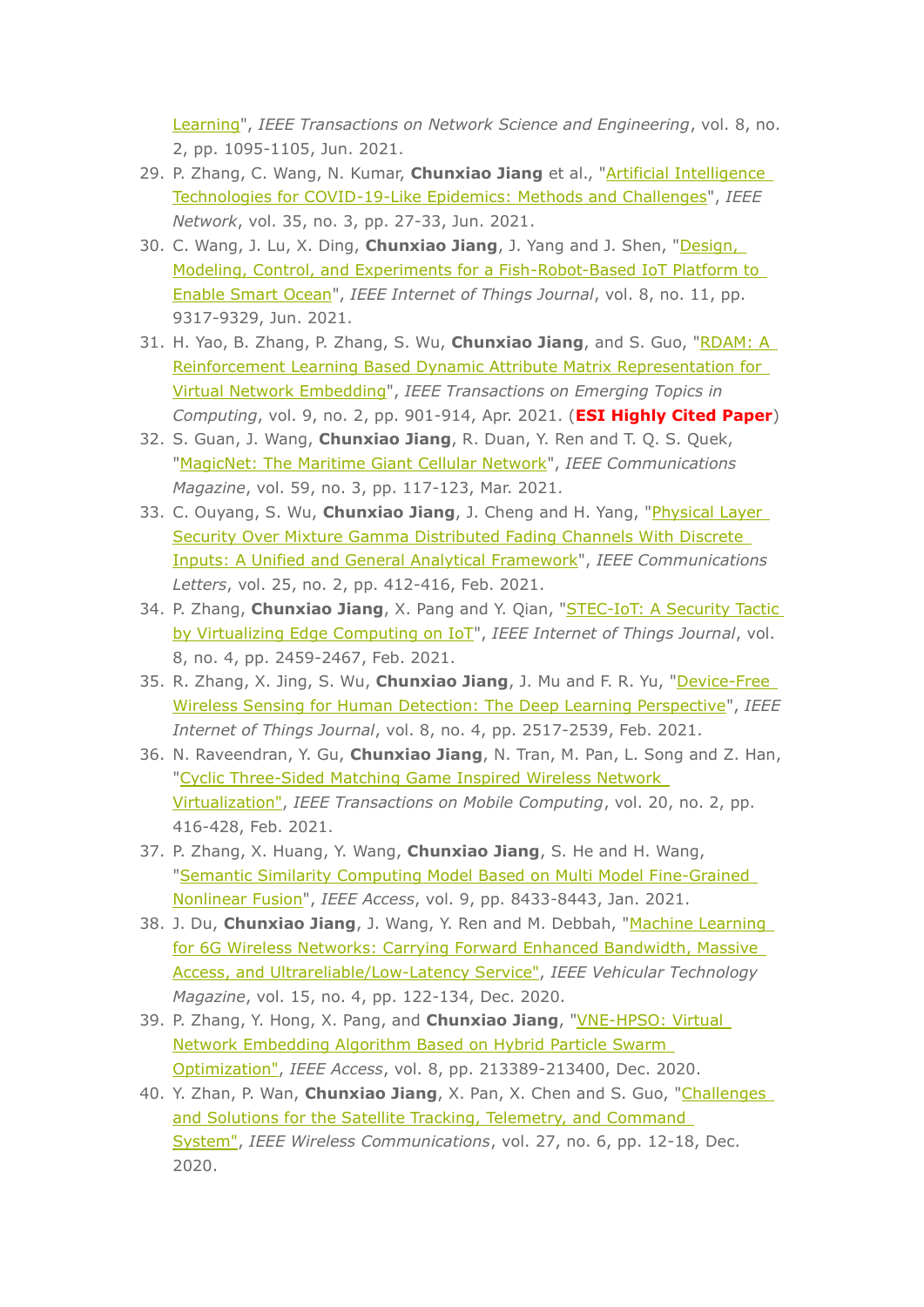- 41. Chunxiao Jiang, N. Ge and L. Kuang, "AI-Enabled Next-Generation Communication Networks: Intelligent Agent and AI Router", IEEE Wireless Communications, vol. 27, no. 6, pp. 129-133, Dec. 2020.
- 42. X. Du, H. V. Nguyens, Chunxiao Jiang, Y. Li, F. R. Yu, and Z. Han, "Virtual Relay Selection in LTE-V: A Deep Reinforcement Learning Approach to Heterogeneous Data", IEEE Access, vol. 8, no. 1, pp. 102477-102492, Dec. 2020.
- 43. J. Wang, Chunxiao Jiang, L. Kuang, and B. Yang, "Iterative Doppler Frequency Offset Estimation in Satellite High-Mobility Communications", IEEE Journal on Selected Areas in Communications, vol. 38, no. 12, pp. 2875-2888, Dec. 2020.
- 44. Z. Ji, S. Wu, Chunxiao Jiang, and W. Wang, "Popularity-Driven Content Placement and Multi-hop Delivery for Terrestrial-Satellite Networks", IEEE Communications Letters, vol. 24, no. 11, pp. 2574-2578, Nov. 2020.
- 45. Z. Ji, S. Wu, Chunxiao Jiang, D. Hu, and W. Wang, "Energy-Efficient Data Offloading for Multi-Cell Satellite-Terrestrial Networks", IEEE Communications Letters. vol. 24, no. 10, pp. 2265-2269, Oct. 2020.
- 46. Chunxiao Jiang, and Z. Li, "Decreasing Big Data Application Latency in Satellite Link by Caching and Peer Selection", IEEE Transactions on Network Science and Engineering, vol. 7, no. 4, pp. 2555-2565, Oct. 2020.
- 47. C. Ouyang, S. Wu, Chunxiao Jiang, D. W. K. Ng, and H. Yang, "Secrecy Performance for Finite-Alphabet Inputs Over Fluctuating Two-Ray Channels in FDA Communications", IEEE Communications Letters, vol. 9, no. 10, pp. 1638-1642, Oct. 2020.
- 48. C. Ouvang, S. Wu, Chunxiao Jiang, D. W. K. Ng, and H. Yang, "Secrecy Performance for Finite-Alphabet Inputs Over Fluctuating Two-Ray Channels in FDA Communications", IEEE Wireless Communications Letters, vol. 9, no. 10, pp. 1638-1642, Oct. 2020.
- 49. R. Duan, J. Du, Chunxiao Jiang, and Y. Ren, "Value-Based Hierarchical Information Collection for AUV-Enabled Internet of Underwater Things", IEEE Internet of Things Journal, vol. 7, no. 10, pp. 9870-9883, Oct. 2020.
- 50. J. Wang, Chunxiao Jiang, H. Zhang, Y. Ren, K. -C. Chen, and L. Hanzo, "Thirty Years of Machine Learning: The Road to Pareto-Optimal Wireless Networks", IEEE Communications Surveys & Tutorials, vol. 22, no. 3, pp. 1472-1514, thirdquarter. 2020.
- 51. C. Ouyang, S. Wu, Chunxiao Jiang, J. Cheng, A. Xiao, and H. Yang, "Security Enhancement via Antenna Selection in MIMOME Channels With Discrete Inputs", IEEE Transactions on Communications, vol. 68, no. 8, pp. 5041-5055, Aug. 2020.
- 52. F. Li, H. Yao, J. Du, Chunxiao Jiang, and Y. Qian, "Stackelberg Game Based Computation Offloading in Social and Cognitive IIoT", IEEE Transactions on Industrial Informatics, vol. 16, no. 8, pp. 5444-5455, Aug. 2020.
- 53. F. Li, H. Yao, J. Du, Chunxiao Jiang, and Y. Qian, "Stackelberg Game-Based Computation Offloading in Social and Cognitive Industrial Internet of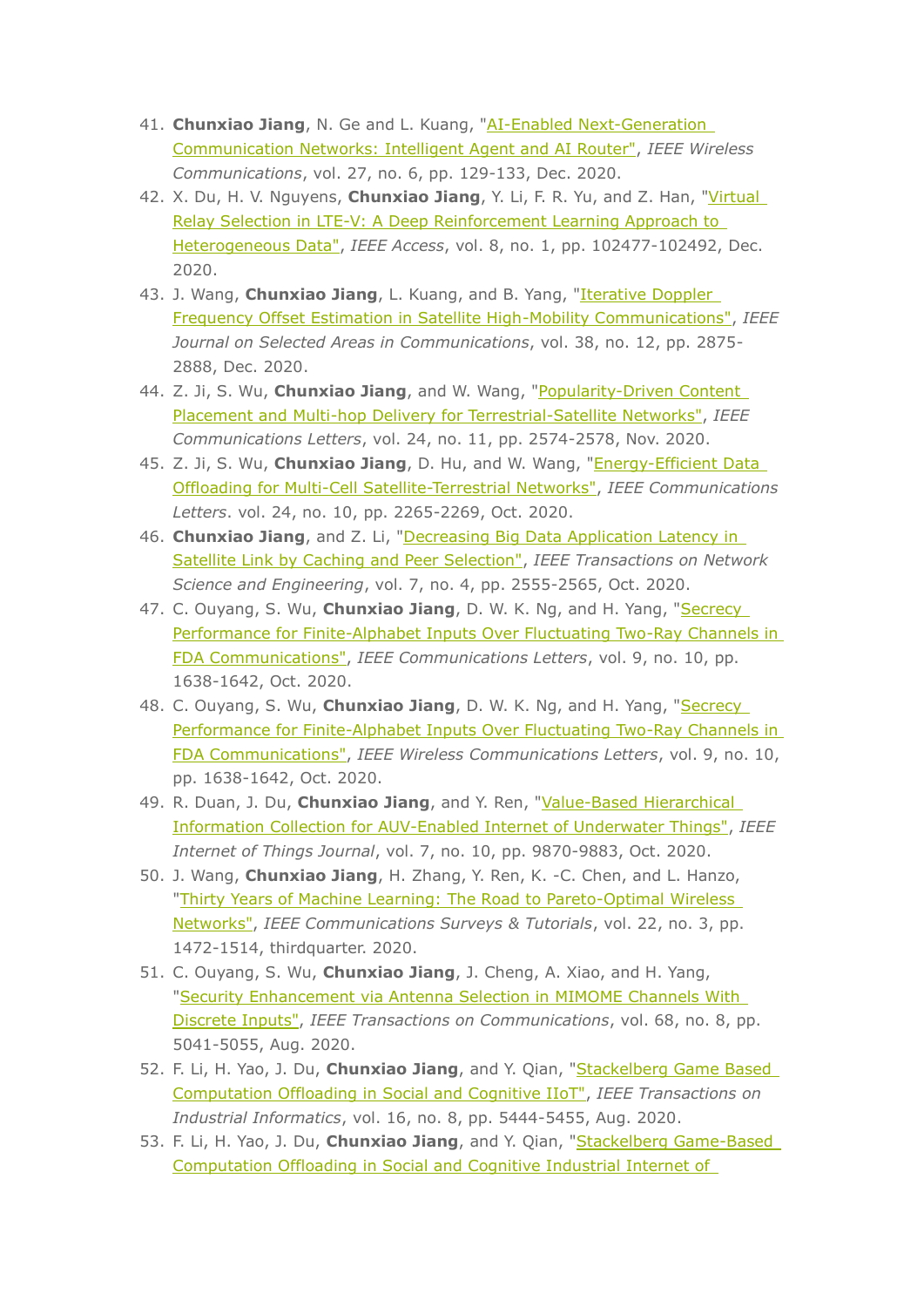Things", IEEE Transactions on Industrial Informatics, vol. 16, no. 8, pp. 5444-5455, Aug. 2020.

- 54. L. Yang, H. Yao, J. Wang, Chunxiao Jiang, A. Benslimane, and Y. Liu, "Multi-UAV-Enabled Load-Balance Mobile-Edge Computing for IoT Networks", IEEE Internet of Things Journal, vol. 7, no. 8, pp. 6898-6908, Aug. 2020.
- 55. Q. Li, H. Yao, T. Mai, Chunxiao Jiang, and Y. Zhang, ""Reinforcement-Learning- and Belief-Learning-Based Double Auction Mechanism for Edge Computing Resource Allocation", IEEE Internet of Things Journal, vol. 7, no. 7, pp. 5976-5985, Jul. 2020.
- 56. Chunxiao Jiang, and X. Zhu, "Reinforcement Learning Based Capacity Management in Multi-layer Satellite Networks", IEEE Transactions on Wireless Communications, vol. 19, no. 7, pp. 4685-4699, Jul. 2020.
- 57. H. Yao, H. Liu, P. Zhang, S. Wu, Chunxiao Jiang, and S. Guo, "A Learning-Based Approach to Intra-Domain OoS Routing", IEEE Transactions on Vehicular Technology, vol. 69, no. 6, pp. 6718-6730, Jun. 2020.
- 58. X. Zhu, Chunxiao Jiang, L. Kuang, Z. Zhao, and S. Guo, "Two-Layer Game Based Resource Allocation in Cloud Based Integrated Terrestrial-Satellite Networks", IEEE Transactions on Cognitive Communications and Networking, vol. 6, no. 2, pp. 509-522, Jun. 2020.
- 59. S. Guan, J. Wang, H. Yao, Chunxiao Jiang, Z. Han, and Y. Ren, "Colonel Blotto Games in Network Systems Models Strategies and Applications", IEEE Transactions on Network Science and Engineering, vol. 7, no. 2, pp. 637-649, Jun. 2020.
- 60. A. Xiao, X. Huang, S. Wu, Chunxiao Jiang, L. Ma and Z. Han, "User Preference Aware Resource Management for Wireless Communication Networks", IEEE Network, vol. 34, no. 3, pp. 78-85, Jun. 2020.
- 61. H. Yao, S. Ma, J. Wang, P. Zhang, Chunxiao Jiang, and S. Guo, "A Continuous-Decision Virtual Network Embedding Scheme Relying on Reinforcement Learning", IEEE Transactions on Network and Service Management, vol. 17, no. 2, pp. 864-875, Jun. 2020.
- 62. J. Du, E. Gelenbe, Chunxiao Jiang, Z. Han, and Y. Ren, "Auction-based Data Transaction in Mobile Networks: Data Allocation Design and Performance Analysis", IEEE Transactions on Mobile Computing, vol. 19, no. 5, pp. 1040-1055, May. 2020.
- 63. C. Ouyang, S. Wu, Chunxiao Jiang, D. W. K. Ng, and H. Yang, "Receive Antenna Selection under Discrete Inputs: Approximation and Applications", IEEE Transactions on Communications, vol. 68, no. 4, pp. 2634-2647, Apr. 2020.
- 64. C. Ouyang, S. Wu, Chunxiao Jiang, J. Cheng, and H. Yang, "Approximating **Ergodic Mutual Information for Mixture Gamma Fading Channels With** Discrete Inputs", IEEE Communications Letters, vol. 24, no. 4, pp. 734-738, Apr. 2020.
- 65. Q. Yang, T. Jiang, N. Beaulieu, J. Wang, Chunxiao Jiang, S. Mumtaz, and Z. Zhou, "Heterogeneous Semi-Blind Interference Alignment in Finite-SNR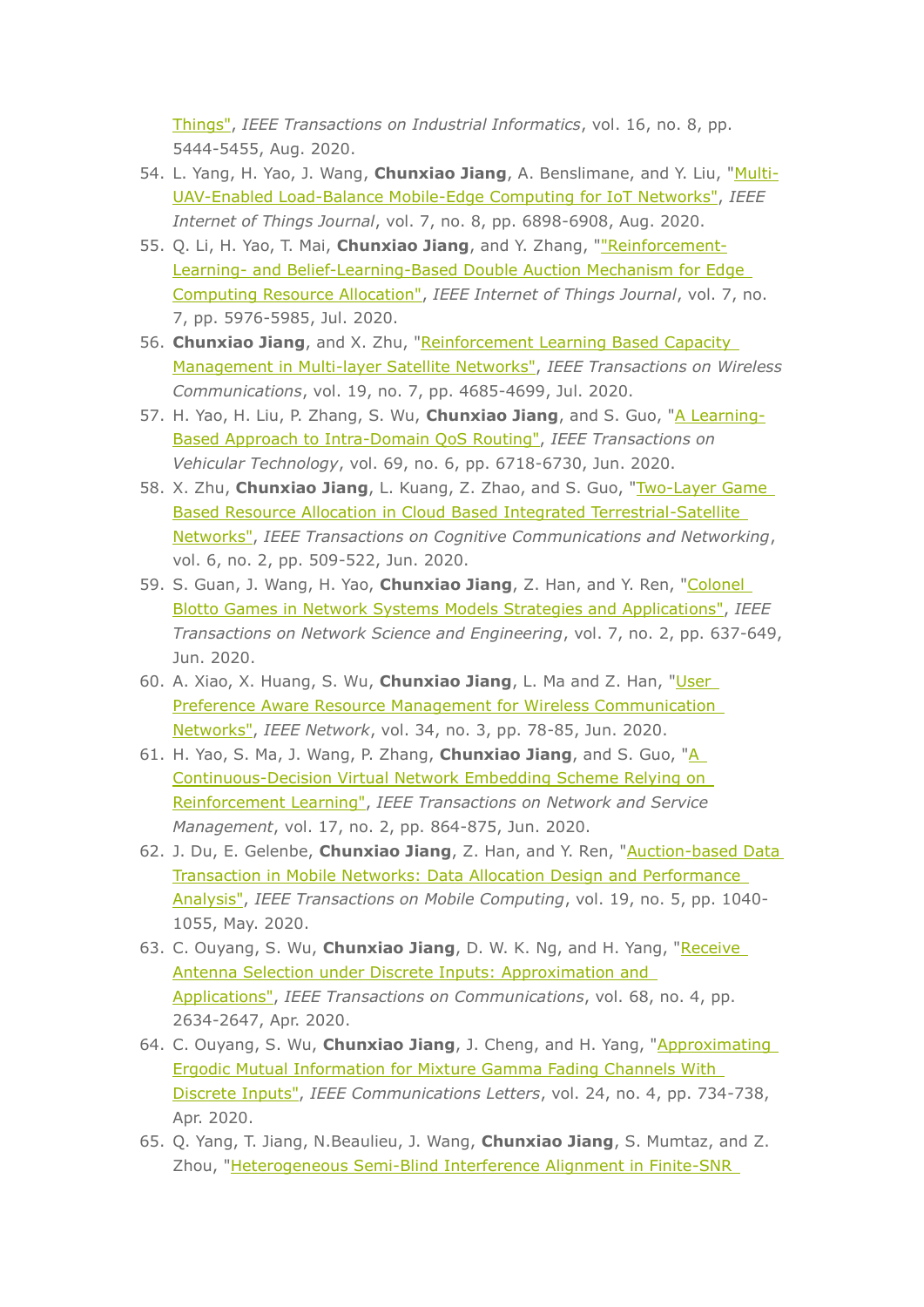Networks With Fairness Consideration", IEEE Transactions on Wireless Communications, vol. 19, no. 4, pp. 2472-2488, Apr. 2020.

- 66. B. Deng, Chunxiao Jiang, H. Yao, S. Guo and S. Zhao, "The Next Generation Heterogeneous Satellite Communication Networks: Integration of Resource Management and Deep Reinforcement Learning", IEEE Wireless Communications, vol. 27, no. 2, pp. 105-111, Apr. 2020.
- 67. C. Ouyang, S. Wu, Chunxiao Jiang, J. Cheng, and H. Yang, "Approximating **Ergodic Mutual Information for Mixture Gamma Fading Channels With** Discrete Inputs", IEEE Communications Letters, vol. 24, no. 4, pp. 734-738, Apr. 2020.
- 68. O. Yang, T. Jiang, N. Beaulieu, J. Wang, Chunxiao Jiang, S. Mumtaz, Z. Zhou, "Heterogeneous Semi-Blind Interference Alignment in Finite-SNR Network With Fairness Consideration", IEEE Transactions on Wireless Communications, vol. 19, no. 4, pp. 2472-2488, Apr. 2020.
- 69. J. Wang, Chunxiao Jiang, K. Zhang, X. Hou, Y. Ren, and Y. Qian, "Distributed O-Learning Aided Heterogeneous Network Association for Energy-Efficient IIoT", IEEE Transactions on Industrial Informatics, vol. 16, no. 4, pp. 2756-2764, Apr. 2020.
- 70. X. Lin, L. Kuang, Z. Ni, Chunxiao Jiang, and S. Wu, "Approximate Message Passing-Based Detection for Asynchronous NOMA", IEEE Communications Letters, vol. 24, no. 3, pp. 534-538, Mar. 2020.
- 71. C. Qiu, H. Yao, R. Yu, Chunxiao Jiang, and S. Guo, "A Service-Oriented Permissioned Blockchain for the Internet of Things", IEEE Transactions on Service Computing, vol. 13, no. 2, pp. 203-215, Mar. 2020.
- 72. X. Lin, L. Kuang, Z. Ni, Chunxiao Jiang, and S. Wu, "Approximate Message Passing-Based Interference Cancellation Technique for Asynchronous NOMA", IEEE Communications Letters, vol. 24, no. 3, pp. 534-538, Mar. 2020.
- 73. Y. Zhang, L. Yin, Chunxiao Jiang, and Y. Qian, "Joint Beamforming Design and Resource Allocation for Terrestrial-Satellite Cooperation System", IEEE Transactions on Communications, vol. 68, no. 2, pp. 778-791, Feb. 2020.
- 74. H. Zhang, Chunxiao Jiang, J. Wang, L. Wang, Y. Ren and L. Hanzo, "Multicast Beamforming Optimization in Cloud-based Heterogeneous Terrestrial and Satellite Networks", IEEE Transactions on Vehicular Technology, vol. 69, no. 2, pp. 1766-1776, Feb. 2020.
- 75. L. Yin, C. Jiang, Chunxiao Jiang, and Y. Qian, "Collaborative Spectrum Managements and Sharing in Coordinated Space, Terrestrial and Ocean Networks", IEEE Network, vol. 34, no. 1, pp. 182-187, Jan. 2020.
- 76. D. Huang, X. Tao, Chunxiao Jiang, S. Cui, J. Lu, "Trace-Driven QoE-aware Proactive Caching for Mobile Video Streaming in Metropolis", IEEE Transactions on Wireless Communications, vol. 19, no. 1, pp. 62-76, Jan. 2020.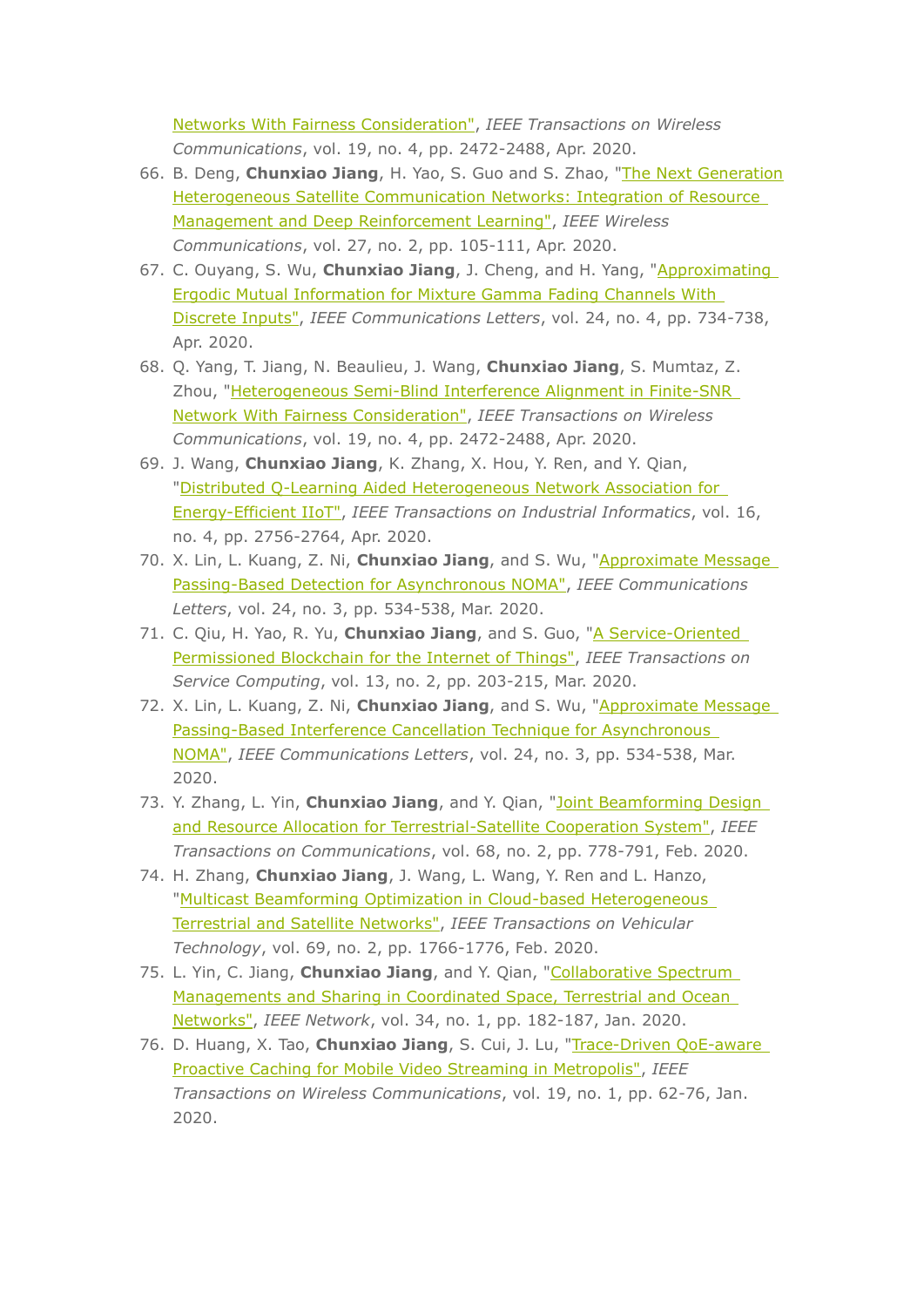- 77. X. Li, H. Yao, J. Wang, S. Wu, Chunxiao Jiang, and Y. Qian, "Rechargeable Multi-UAV Aided Seamless Coverage for QoS-Guaranteed IoT Networks", IEEE Internet of Things Journal, vol. 6, no. 6, pp. 10902-10914, Dec. 2019.
- 78. B. Deng, Chunxiao Jiang, and S. Guo, "Energy Minimization of Resource Allocation in Cloud-based Satellite Communication Networks", IEEE Communications Letters, vol. 23, no. 12, pp. 2353-2356, Dec. 2019.
- 79. H. Yao, T. Mai, Chunxiao Jiang, L. Kuang and S. Guo, "AI Routers & Network Mind: A Hybrid Machine Learning Paradigm for Packet Routing", IEEE Computational Intelligence Magazine, vol. 14, no. 4, pp. 21-30, Nov. 2019.
- 80. H. Yao, P. Gao, J. Wang, P. Zhang, Chunxiao Jiang, and Z. Han "Capsule Network Assisted IoT Traffic Classification Mechanism for Smart Cities", IEEE Internet of Things Journal, vol. 6, no. 5, pp. 7515-7525, Oct. 2019.
- 81. J. Wang, S. Guan, Chunxiao Jiang, H. Zhang, Y. Ren and L. Hanzo, "Network Association in Machine-Learning Aided Cognitive Radar and Communication Co-Design", IEEE Journal on Selected Areas in Communications, vol. 37, no. 10, pp. 2322-2336, Oct. 2019.
- 82. H. Yao, P. Gao, P. Zhang, J. Wang, Chunxiao Jiang, and L. Lu, "Hybrid Intrusion Detection System for Edge-Based IIoT Relying on Machine-Learning-Aided Detection", IEEE Network, vol. 33, no. 5, pp. 75-81, Oct. 2019.
- 83. F. Luo, Chunxiao Jiang, S. Yu, Y. Li, Y. Ren and Z. Liu, "Stability of Cloudbased UAV System Supporting Big Data Acquisition and Processing", IEEE Transactions on Cloud Computing, vol. 7, no. 3, pp. 866-877, Sep. 2019.
- 84. X. Li, H. Yao, J. Wang, X. Xu, Chunxiao Jiang, and L. Hanzo, "A Near-Optimal UAV-Aided Radio Coverage Strategy for Dense Urban Areas", IEEE Transactions on Vehicular Technology, vol. 68, no. 9, pp. 9098-9109, Sep. 2019.
- 85. R. Duan, J. Wang, Chunxiao Jiang, H. Yao, Y. Ren, and Y. Qian "Resource Allocation for Multi-UAV Aided IoT NOMA Uplink Transmission Systems", IEEE Internet of Things Journal, vol. 6, no. 4, pp. 7025-7037, Aug. 2019.
- 86. B. Deng, Chunxiao Jiang, J. Yan, N. Ge, S. Guo and S. Zhao, "Joint Multigroup Precoding and Resource Allocation in Integrated Terrestrial-Satellite Networks", IEEE Transactions on Vehicular Technology, vol. 68, no. 8, pp. 8075-8090, Aug. 2019.
- 87. H. Yao, X. Yuan, P. Zhang, J. Wang, Chunxiao Jiang, and M. Guizani, "Machine Learning Aided Load Balance Routing Scheme Considering Oueue Utilization", IEEE Transactions on Vehicular Technology, vol. 68, no. 8, pp. 7987-7999, Aug. 2019.
- 88. L. Yin, C. Jiang, Chunxiao Jiang, N. Ge, L. Kuang, and M. Guizani, "A Communication Framework with Unified Efficiency and Secrecy", IEEE Wireless Communications, vol. 26, no. 4, pp. 133-139, Aug. 2019.
- 89. H. Yao, M. Li, J. Du, P. Zhang, Chunxiao Jiang, and Z. Han, "Artificial Intelligence for Information-Centric Networks", IEEE Communications Magazine, vol. 57, no. 6, pp. 47-53, Jun. 2019.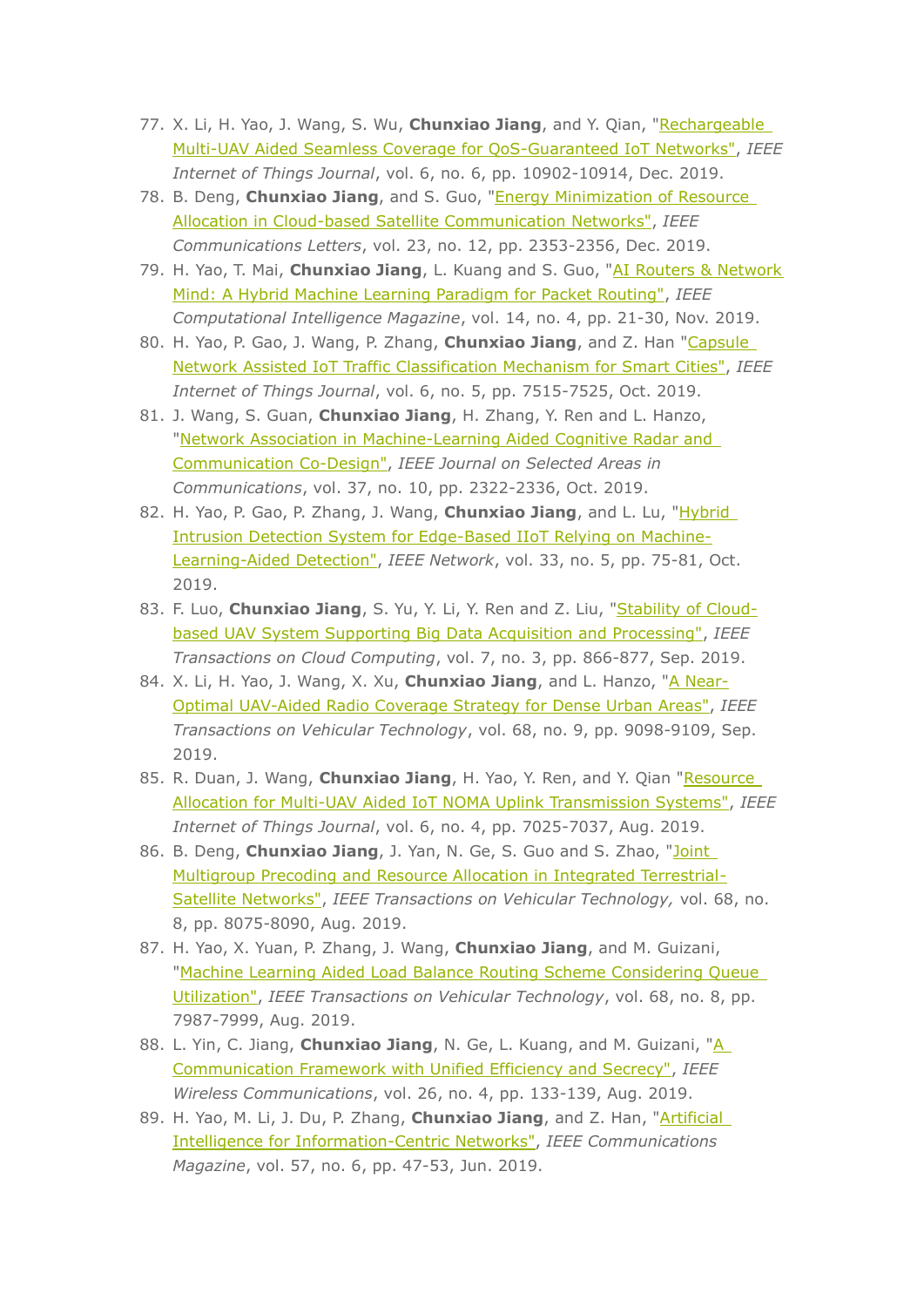- 90. C. Qiu, F. R. Yu, H. Yao, Chunxiao Jiang, X. Fang, and C. Zhao, "Blockchain-Based Software-Defined Industrial Internet of Things: A Dueling Deep Q-Learning Approach", IEEE Internet of Things Journal, vol. 6, no. 3, pp. 4627-4639, Jun. 2019.
- 91. H. Yao, T. Mai, J. Wang, Z. Ji, Chunxiao Jiang, and Y. Qian, "Resource Trading in Blockchain-based Industrial Internet of Things", IEEE Transactions on Industrial Informatics, vol. 15, no. 6, pp. 3602-3609, Jun. 2019. (ESI **Highly Cited Paper)**
- 92. X. Zhu, Chunxiao Jiang, L. Kuang, N. Ge, S. Guo, and J. Lu, "Cooperative Transmission in Integrated Terrestrial-Satellite Networks", IEEE Network, vol. 33, no. 3, pp. 204-210, Jun. 2019.
- 93. C. Zhang, Chunxiao Jiang, L. Kuang, J. Jin, Y. He, and Z. Han, "Spatial Spectrum Sharing for Satellite and Terrestrial Communication Networks", IEEE Transactions on Aerospace and Electronic Systems, vol. 55, no. 3, pp. 1075-1089, Jun. 2019.
- 94. J. Du, Chunxiao Jiang, Z. Han, H. Zhang, S. Mumtaz, and Y. Ren, "Contract Mechanism and Performance Analysis for Data Transaction in Mobile Social Networks", IEEE Transactions on Network Science and Engineering, vol. 6, no. 2, pp. 103-115, Jun. 2019.
- 95. J. Du, E. Gelenbe, Chunxiao Jiang, H. Zhang, Y. Ren and V. Poor, "Peer Prediction-Based Trust Assessment and Trustworthy Service Rating in Social Networks", IEEE Transactions on Information Forensics & Security, vol. 14, no. 6, pp. 1582-1594, Jun. 2019.
- 96. Z. Chen, X. Tao, Chunxiao Jiang, V. Leung, "Joint Minimization of Wired and Wireless Traffic for Content Delivery by Multicast Pushing", IEEE Transactions on Wireless Communications, vol. 18, no. 5, pp. 2828-2841, May. 2019.
- 97. S. Wu, H. Yao, Chunxiao Jiang, L. Kuang, and L. Hanzo, "Downlink Channel Estimation for Massive MIMO Systems Relying on Vector Approximate Message Passing", IEEE Transactions on Vehicular Technology, vol. 68, no. 5, pp. 5145-5148, May. 2019.
- 98. X. Tao, Chunxiao Jiang, J. Liu, A. Xiao, Y. Qian, and J. Lu, "OOE Driven Resource Allocation in Next Generation Wireless Networks", IEEE Wireless Communications, vol. 26, no. 2, pp. 78-85, Apr. 2019.
- 99. J. Wang, Chunxiao Jiang, Z. Wei, C. Pan, H. Zhang, and Y. Ren, "Joint UAV Hovering Altitude and Power Control for Space-Air-Ground Three-Tier Networks", IEEE Internet of Things Journal, vol. 6, no. 2, pp. 1741-1753, Apr. 2019.
- 100. R. Duan, J. Wang, Chunxiao Jiang, Y. Ren, and L. Hanzo, "The Transmit-Energy vs Computation-Delay Trade-off in Gateway-Selection for Heterogeneous Cloud Aided Multi-UAV Systems", IEEE Transactions on Communications, vol. 67, no. 4, pp. 3026-3039, Apr. 2019.
- 101. L. Xu, Chunxiao Jiang, Y. Chen, Y. Ren and K. J. R. Liu, "User Participation in Collaborative Filtering Based Recommendation Systems: A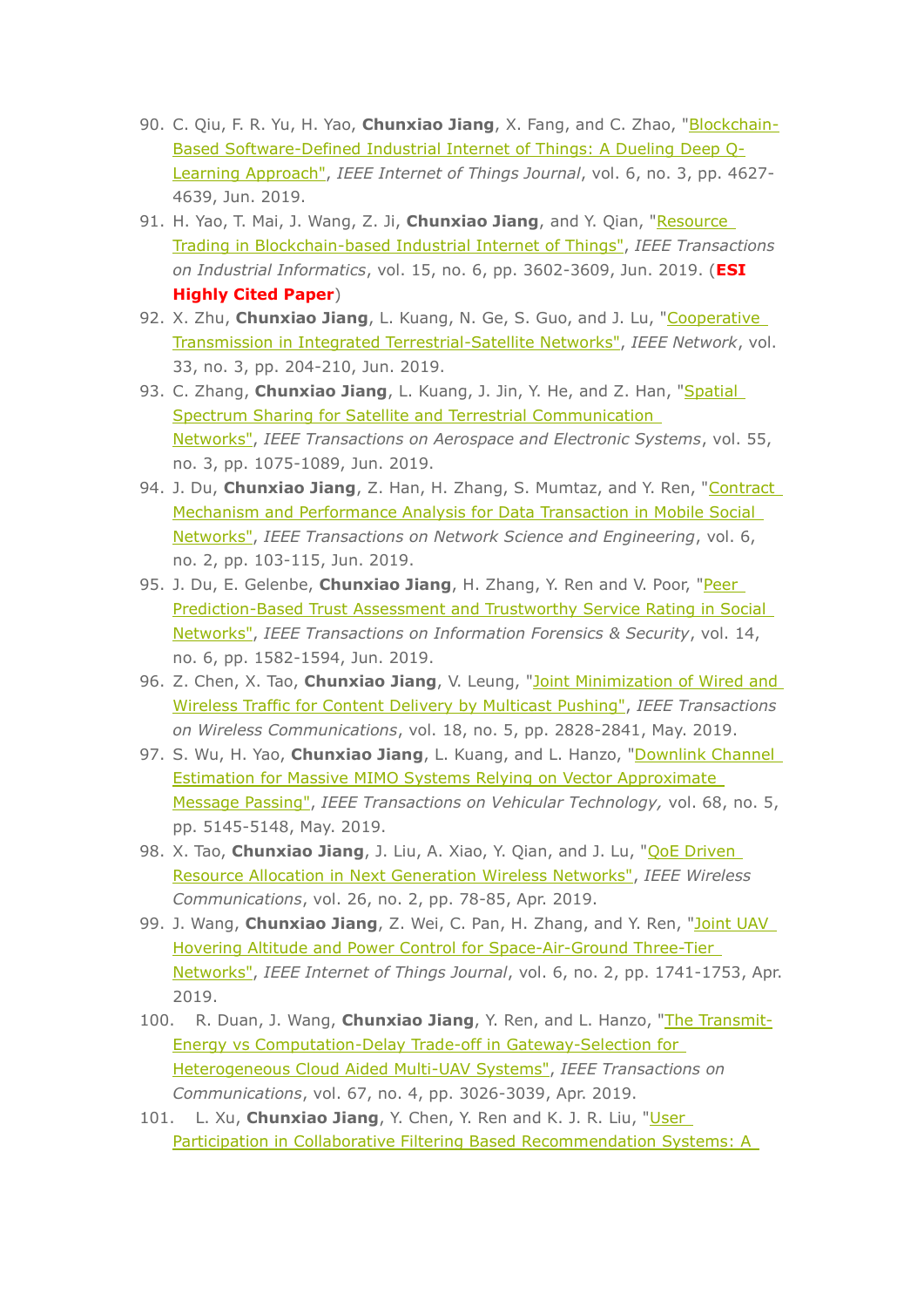Game Theoretic Approach", IEEE Transactions on Cybernetics, vol. 49, no. 4, pp. 1339-1352, Apr. 2019.

- 102. X. Zhang, J. Wang, Chunxiao Jiang, C. Yan, Y. Ren, and L. Hanzo, "Robust Beamforming for Multibeam Satellite Communication in the Face of Phase Perturbations", IEEE Transactions on Vehicular Technology, vol. 68, no. 3, pp. 3043-3047, Mar. 2019.
- 103. C. Zhang, Chunxiao Jiang, J. Jin, S. Wu, L. Kuang, and S. Guo, "Spectrum Sensing and Recognition in Satellite Systems", IEEE Transactions on Vehicular Technology, vol. 68, no. 3, pp. 2502-2516, Mar. 2019.
- 104. J. Du, E. Gelenbe, Chunxiao Jiang, H. Zhang, Y. Ren and T. Quek, "Double Auction Mechanism Design for Video Caching in Heterogeneous Ultra-Dense Networks", IEEE Transactions on Wireless Communications, vol. 18, no. 3, pp. 1669-1683, Mar. 2019.
- 105. F. Li, H. Yao, J. Wang, Chunxiao Jiang, X. Xu, and S. Guo, "Multi-**Controller Resource Management for Software Defined Wireless** Networks", IEEE Communications Letters, vol. 23, no. 3, pp. 506-509, Mar. 2019.
- 106. X. Tao, Y. Liu, Chunxiao Jiang, Z. Wang, and X. Qin, "QoE-Oriented Multimedia Assessment: A Facial Expression Recognition Approach", IEEE Multimedia, vol. 26, no. 1, pp. 41-50, Jan. 2019.
- 107. L. Wang, Chunxiao Jiang, L. Kuang, S. Wu, L. Fei, and H. Huang, "Mission Scheduling in Space Network With Antenna Dynamic Setup Times", IEEE Transactions on Aerospace and Electronic Systems, vol. 55, no. 1, pp. 31-45, Jan. 2019.
- 108. L. Xu, Chunxiao Jiang, N. He, Z. Han, and A. Benslimane, "Trust-based Collaborative Privacy Management in Online Social Networks", IEEEE Transactions on Information Forensics & Security, vol. 14, no. 1, pp. 48-60, Jan. 2019.
- 109. H. Zhang, Chunxiao Jiang, L. Yang, E. Basar, and L. Hanzo, "Linear Precoded Index Modulation", IEEE Transactions on Communication, vol. 67, no. 1, pp. 350-363, Jan. 2019.
- 110. J. Du, Chunxiao Jiang, E. Gelenbe, L. Xu, J. Li, and Y. Ren, "Distributed Data Privacy Preservation in IoT Applications", IEEE Wireless Communications, vol. 25, no. 6, pp. 68-76, Dec. 2018.
- 111. L. Wang, Chunxiao Jiang, L. Kuang, S. Wu, H. Huang, and Y. Qian, "High-Efficient Resource Allocation in Data Relay Satellite Systems with Users Behavior Coordination", IEEE Transactions on Vehicular Technology, vol. 67, no. 12, pp. 12072-12085, Dec. 2018.
- 112. H. Zhang, Chunxiao Jiang, M. Bennis, M. Debbah, Z. Han and V. C. M. Leung, "Heterogeneous Ultra Dense Networks: Part 2", IEEE Communications Magazine, vol. 56, no. 6, pp. 12-13, Jun. 2018.
- 113. C. Yan, J. Wang, L. Fu, Chunxiao Jiang, M. Chen and Y. Ren, "Timing Synchronization and Ranging in Networked UAV-Aided OFDM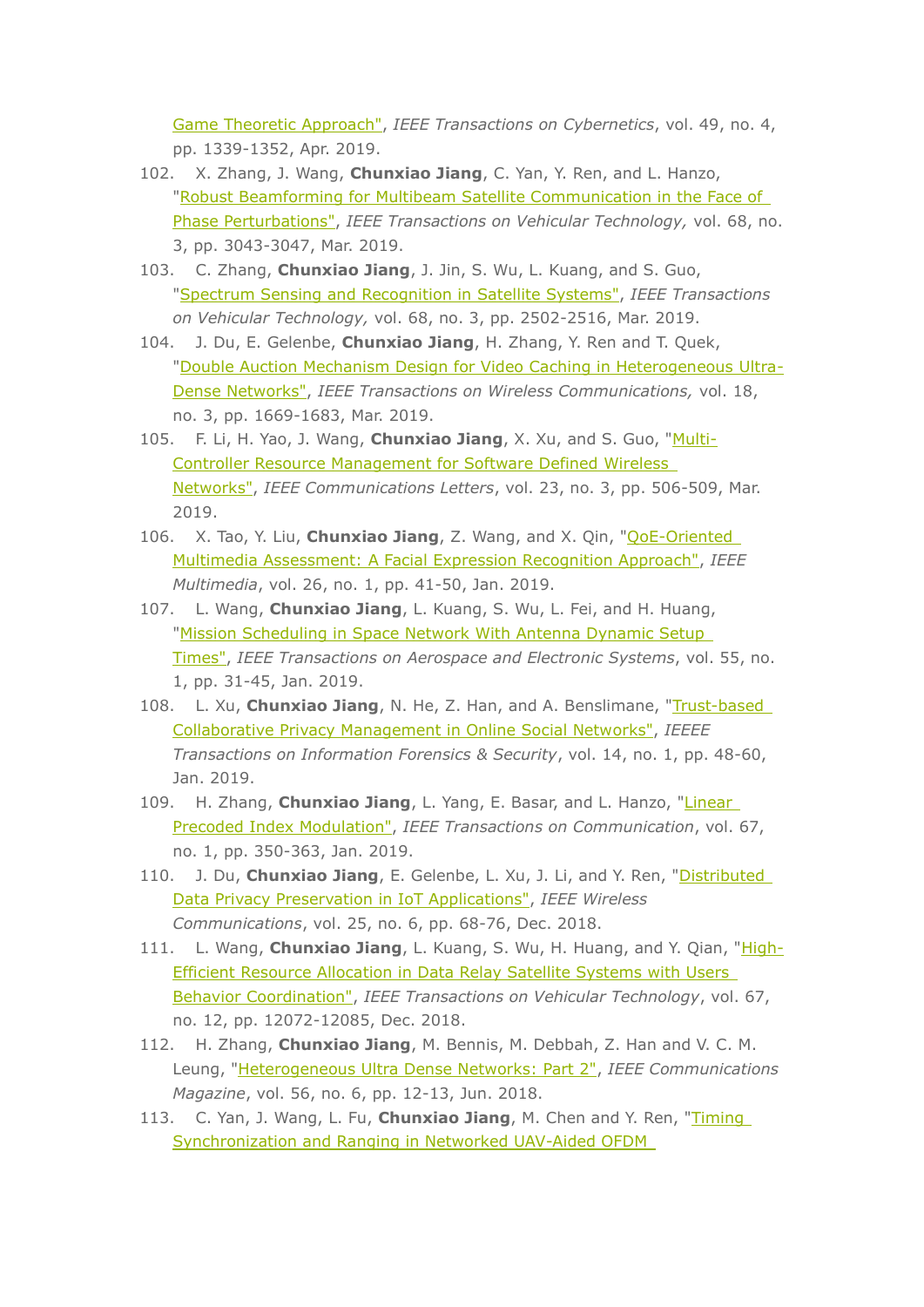Systems", Journal of Communications and Information Networks, vol. 3, no. 4, pp. 45-54, Dec. 2018.

- 114. X. Lin, S. Wu, Chunxiao Jiang, L. Kuang, J. Yan and L. Hanzo, "Estimation of Broadband Multiuser Millimeter Wave Massive MIMO-OFDM Channels by Exploiting Their Sparse Structure", IEEE Transactions on Wireless Communications, vol. 17, no. 6, pp. 3959-3973, Jun. 2018.
- 115. C. Zhang, J. Jin, L. Kuang, Chunxiao Jiang, and Y. He, "Blind Spot of Spectrum Awareness Techniques in Non-geostationary Systems", IEEE Transactions on Aerospace and Electronic System, vol. 54, no. 6, pp. 3150-3159, Dec. 2018.
- 116. J. Du, Chunxiao Jiang, H. Zhang, Y. Ren and M. Guizani, "Auction Design and Analysis for SDN-based Traffic Offloading in Hybrid Satellite-Terrestrial Networks", IEEE Journal on Selected Areas in Communications, vol. 36, no. 10, pp. 2202-2217, Oct. 2018.
- 117. N. Yang, H. Zhang, K. Long, Chunxiao Jiang, and Y. Yang, "Spectrum Management Scheme in Fog IoT Networks", IEEE Communications Magazine, vol. 56, no. 10, pp. 101-107, Oct. 2018.
- 118. L. Xu, Chunxiao Jiang, N. He, Y. Qian, Y. Ren and J. Li, "Check in or Not? A Stochastic Game for Privacy Preserving in Point-of-Interest Recommendation System", IEEE Internet of Things Journal, vol. 5, no. 5, pp. 4178-4190, Oct. 2018.
- 119. Chunxiao Jiang, Y. Chen, Q. Wang and K. J. R. Liu, "Data-Driven Auction Mechanism Design in IaaS Cloud Computing", IEEE Transactions on Services Computing, vol. 11, no. 5, pp. 743-756, Sep. 2018.
- 120. H. Zhang, B. Wang, Chunxiao Jiang, K. Long, A. Nallanathan, V. Leung and V. Poor, "Energy Efficient Dynamic Resource Optimization in NOMA Networks", IEEE Transactions on Wireless Communications, vol. 17, no. 9, pp. 5671-5683, Sep. 2018.
- 121. Y. Meng, Chunxiao Jiang, T. Quek, Z. Han, and Y. Ren, "Social Learning Based Inference for Crowdsensing in Mobile Social Networks", IEEE Transactions on Mobile Computing, vol. 17, no. 8, pp. 1966-1979, Aug. 2018.
- 122. J. Du, Chunxiao Jiang, H. Zhang, X. Wang, Y. Ren and M. Debbah, "Secure Satellite-Terrestrial Transmission Over Incumbent Terrestrial Networks via Cooperative Beamforming", IEEE Journal on Selected Areas in Communications, vol. 36, no. 7, pp. 1367-1382, Jul. 2018.
- 123. J. Wang, Y. Huang, Z. Feng, Chunxiao Jiang, H. Zhang and V. Leung, "Reliable Traffic Density Estimation in Vehicular Network", IEEE Transactions on Vehicular Technology, vol. 67, no. 7, pp. 6424-6437, Jul. 2018.
- 124. B. Zhang, Chunxiao Jiang, J. Yu, and Z. Han, "A Contract Game for Direct Energy Trading in Smart Grid", IEEE Transactions on Smart Grid, vol. 9, no. 4, pp. 2873-2884, Jul. 2018.
- 125. X. Lyu, Chunxiao Jiang, and N. Ge, "Outage Probability Analysis and Dynamic Criterion Calculation Under the Plasma Sheath Channel", IEEE Transactions on Plasma Science, vol. 46, no. 6, pp. 1995-2002, Jun. 2018.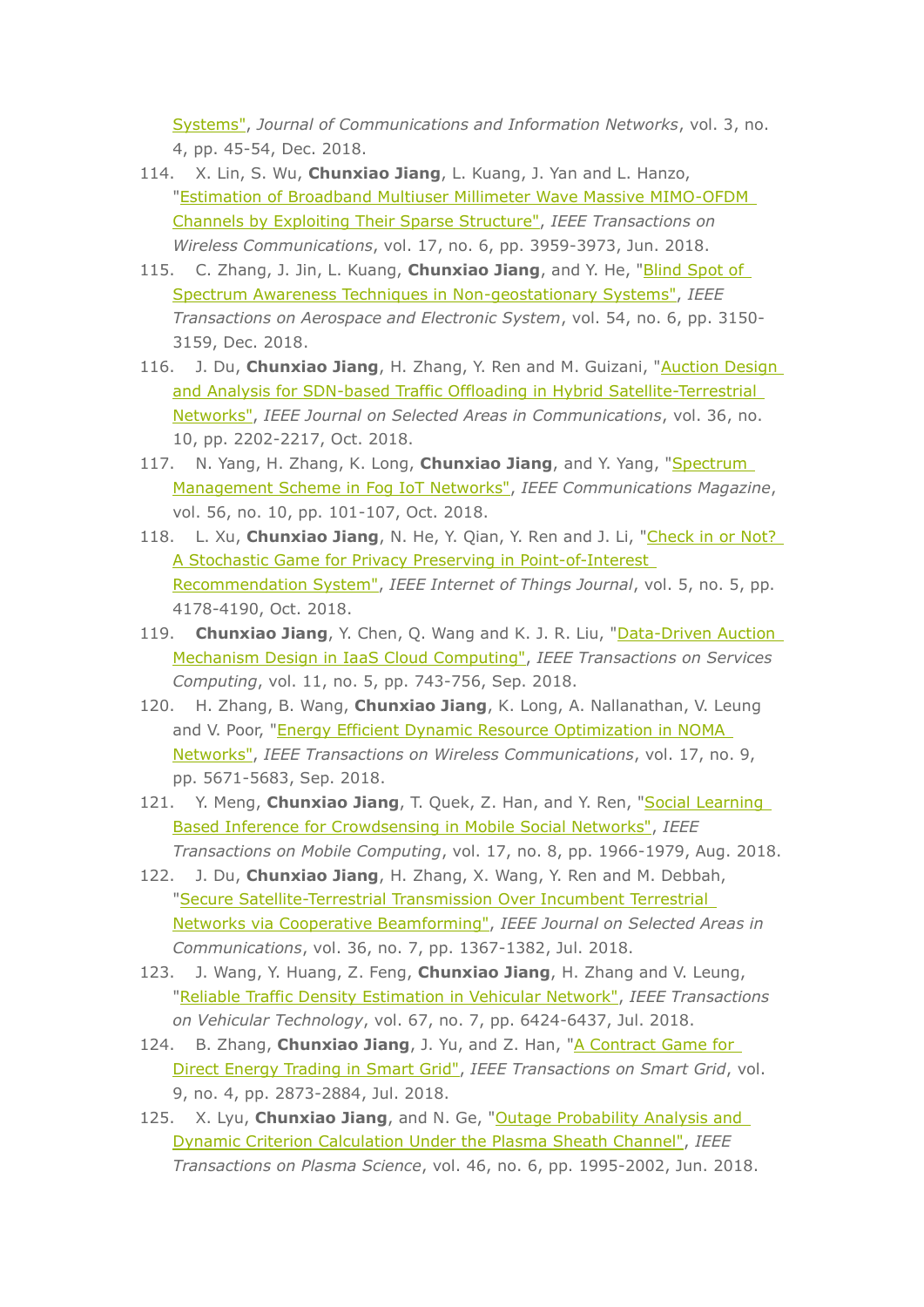- 126. X. Lin, S. Wu, Chunxiao Jiang, L. Kuang, J. Yan, and L. Hanzo, "Estimation of Broadband Multiuser Millimeter-Wave Massive MIMO-OFDM Channels by Exploiting Their Sparse Structure", IEEE Transactions on Wireless Communications, vol. 17, no. 6, pp. 3959-3973, Jun. 2018.
- 127. Y. Zhang, Chunxiao Jiang, J. Wang, J. Yuan, Z. Han, and J. Cao, "Coalition Formation Game Based Access Point Selection for LTE-U and Wi-Fi Coexistence", IEEE Transactions on Industrial Informatics, vol. 14, no. 6, pp. 2653-2665, Jun. 2018.
- 128. Y. Zhang, Chunxiao Jiang, Z. Han, J. Yuan, and J. Cao, "Green WiFi Management: Implementation on Partially Overlapped Channels", IEEE Transactions on Green Communications and Networking, vol. 2, no. 2, pp. 346-359, Jun. 2018.
- 129. X. Zhu, Chunxiao Jiang, L. Yin, L. Kuang, N. Ge and J. Lu, "Cooperative Multigroup Multicast Transmission in Integrated Terrestrial-Satellite Networks", IEEE Journal on Selected Areas in Communications, vol. 36, no. 5, pp. 981-992, May. 2018.
- 130. Z. Zhang, Chunxiao Jiang, S. Guo, Y. Qian, and Y. Ren, "Temporal Centrality-Balanced Traffic Management for Space Satellite Networks", IEEE Transactions on Vehicular Technology, vol. 67, no. 5, pp. 4427-4439, Apr. 2018.
- 131. J. Wang, Chunxiao Jiang, Z. Han, Y. Ren and L. Hanzo, "Internet of Vehicles: Sensing Aided Transportation Information Collection and Diffusion", IEEE Transactions on Vehicular Technology, vol. 67, no. 5, pp. 3813-3825, Apr. 2018.
- 132. J. Wang, Chunxiao Jiang, H. Zhang, V. Leung and L. Hanzo, "Learning-Aided Network Association for Hybrid Indoor LiFi-WiFi Systems", IEEE Transactions on Vehicular Technology, vol. 67, no. 4, pp. 3561-3574, Apr. 2018.
- 133. Y. Zhang, Chunxiao Jiang, J. Wang, Z. Han, J. Yuan and J. Cao, "Green WiFi Implementation and Management in Dense Autonomous Environments for Smart Cities", IEEE Transactions on Industrial Informatics, vol. 14, no. 4, pp. 1552-1563, Apr. 2018.
- 134. X. Chen, G. Zhang, Chunxiao Jiang, and S. Wu, "GNSS Augmentation by FM Radio Symbiosis", IEEE Access, vol. 6, no. 1, pp. 5162-5169, Mar. 2018.
- 135. Q. Xu, Chunxiao Jiang, Y. Han, B. Wang, and K. J. R. Liu, "Waveforming: An Overview with Beamforming", IEEE Communications Surveys and Tutorials, vol. 20, no. 1, pp. 132-149, Mar. 2018.
- 136. J. Du, Chunxiao Jiang, C. Chen, Y. Ren, and V. Poor, "Community-Structured Evolutionary Game for Privacy Protection in Social Networks", IEEE Transactions on Information Forensics & Security, vol. 13, no. 3, pp. 574-589, Mar. 2018.
- 137. J. Wang, Chunxiao Jiang, K. Zhang, T. Quek, Y. Ren and L. Hanzo, "Vehicular Sensing Networks in a Smart City: Principles, Technologies and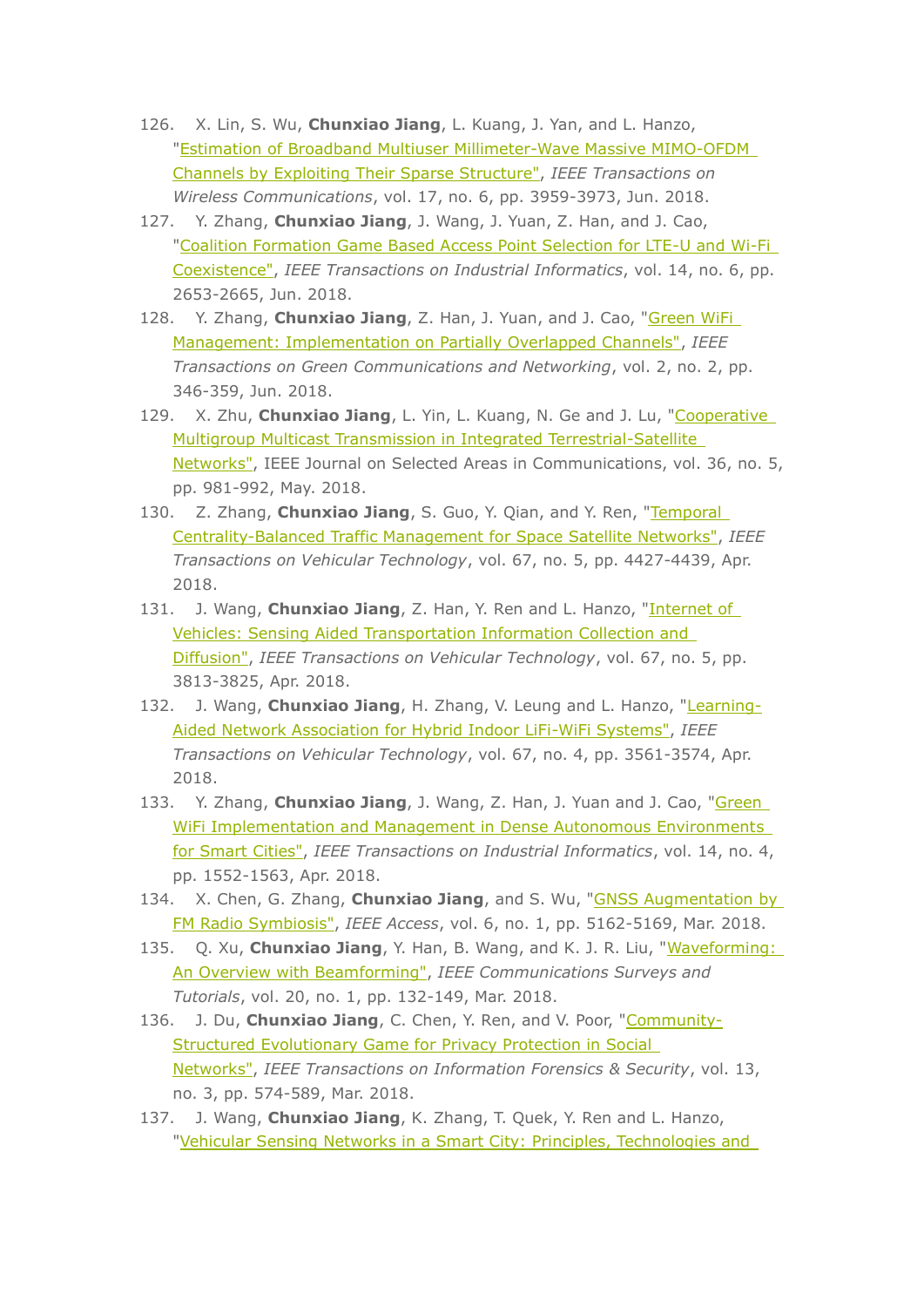Applications", IEEE Wireless Communications, vol. 25, no. 1, pp. 122-132, Feb. 2018.

- 138. B. Deng, Chunxiao Jiang, L. Kuang, S. Guo, J. Lu, and S. Zhao, "Two-Phase Task Scheduling in Data Relay Satellite Systems", IEEE Transactions on Vehicular Technology, vol. 67, no. 2, pp. 1782-1793, Feb. 2018.
- 139. J. Du, E. Gelenbe, Chunxiao Jiang, H. Zhang, and Y. Ren, "Contract Design for Traffic Offloading and Resource Allocation in Software Defined Ultra-Dense Networks", IEEE Journal on Selected Areas in Communications, vol. 35, no. 11, pp. 2457-2467, Nov. 2017.
- 140. K. Xiong, B. Wang, Chunxiao Jiang, and K. Liu, "A Broad Beamforming Approach for High-Mobility Communications", IEEE Transactions on Vehicular Technology, vol. 66, no. 11, pp. 10546-10550, Nov. 2017.
- 141. L. Kuang, X. Chen, Chunxiao Jiang, H. Zhang, and S. Wu, "Radio Resource Management in Future Terrestrial-Satellite Communication Networks", IEEE Wireless Communications, vol. 24, no. 5, pp. 81-87, Oct. 2017.
- 142. X. Zhu, Chunxiao Jiang, L. Kuang, N. Ge and J. Lu, "Non-orthogonal Multiple Access Based Integrated Terrestrial-Satellite Networks", IEEE Journal on Selected Areas in Communications, vol. 35, no. 10, pp. 2253-2267, Oct. 2017.
- 143. Chunxiao Jiang, C. Jiang, N. Beaulieu, Y. Li, Y. Zou, and Y. Ren, "DYWAMIT: Asynchronous Wideband Dynamic Spectrum Sensing and Access System", IEEE Systems Journal, vol. 11, no. 3, pp. 1777-1788, Sep. 2017.
- 144. H. Zhang, S. Huang, Chunxiao Jiang, K. Long, V. Leung and V. Poor, "Energy Efficient User Association and Power Allocation in Millimeter-Wave-Based Ultra Dense Networks With Energy Harvesting Base Stations", IEEE Journal on Selected Areas in Communications, vol. 35, no. 9, pp. 1936-1947, Sep. 2017. (ESI Highly Cited Paper)
- 145. J. Wang, Chunxiao Jiang, Z. Han, Y. Ren, R. Maunder and L. Hanzo, "Taking Drones to the Next Level Cooperative Distributed Unmanned-Aerial-Vehicular Networks for Small and Mini Drones", IEEE Vehicular Technology Magazine, vol. 12, no. 3, pp. 73-82, Sep. 2017.(**ESI Highly Cited Paper**)
- 146. X. Lyu, Chunxiao Jiang, W. Feng and N. Ge, "A Shock Tube Experimental System for Communication Performance Evaluation Under the Time-Varying Plasma Flow Channel", IEEE Transactions on Plasma Science, vol. 45, no. 9, pp. 2450-2459, Sep. 2017.
- 147. Y. Gu, Chunxiao Jiang, L. Cai, M. Pan, L. Song and Z. Han, "Dynamic Path To Stability in LTE-Unlicensed with User Mobility: A Matching Framework", IEEE Transactions on Wireless Communications, vol. 16, no. 7, pp. 4547-4561, Jul. 2017.
- 148. Chunxiao Jiang, B. Wang, Y. Han, Z. Wu, and K. J. R. Liu, "Exploring Spatial Focusing Effect for Spectrum Sharing and Network Association", IEEE Transactions on Wireless Communications, vol. 16, no. 7, pp. 4216-4231, Jul. 2017.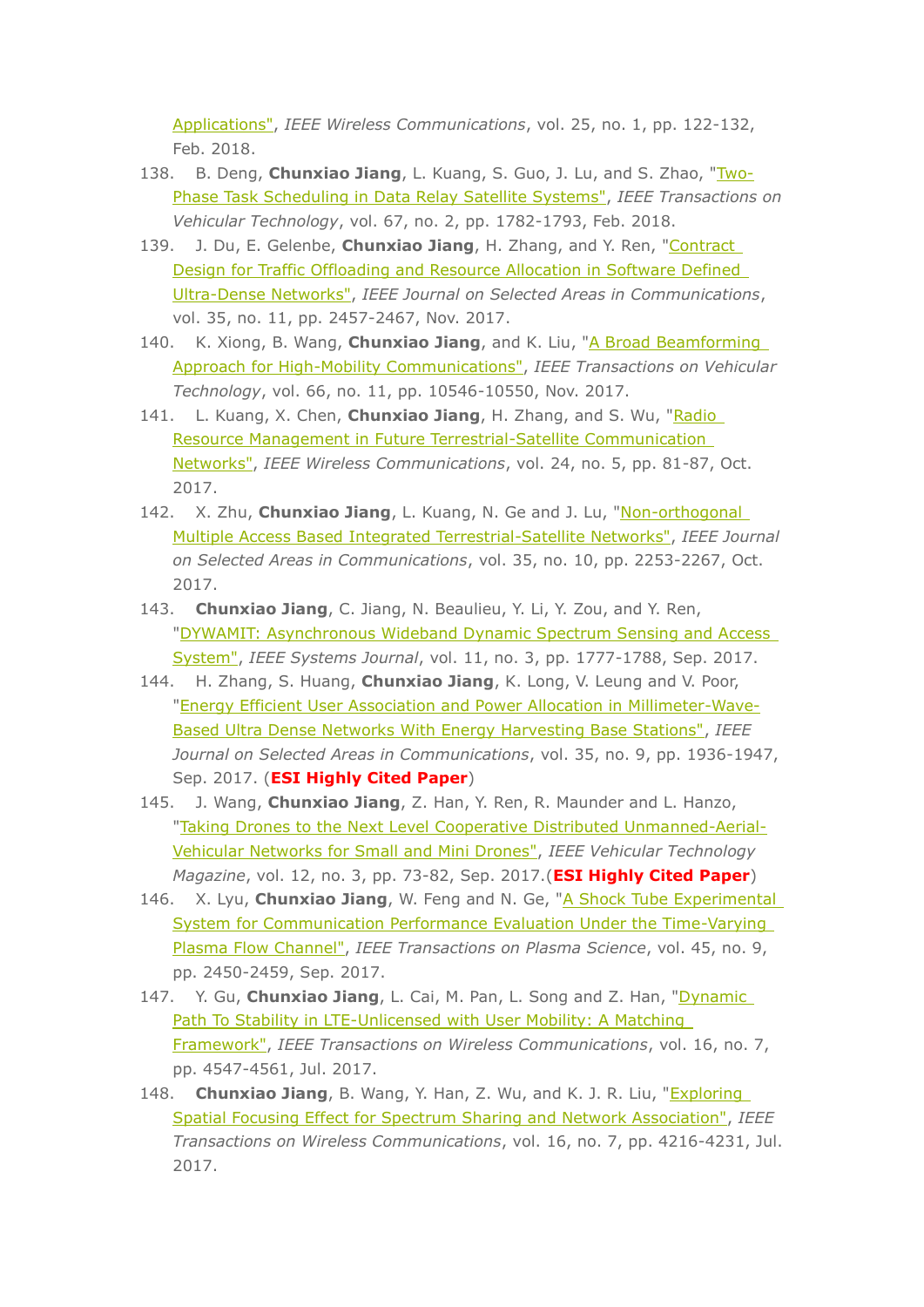- 149. Y. Meng, Chunxiao Jiang, H. Chen and Y. Ren, "Cooperative Device-to-Device Communications -- Social Networking Perspectives", IEEE Network, vol. 31, no. 3, pp. 38-44, Jun. 2017.
- 150. Z. Wu, B. Wang, Chunxiao Jiang, and K. J. R. Liu, "Downlink MAC Scheduler for 5G Communications with Spatial Focusing Effects", IEEE Transactions on Wireless Communications, vol. 16, no. 6, pp. 3968-3980, Jun. 2017.
- 151. X. Lin, S. Wu, X. Meng, Z. Ni, L. Kuang and Chunxiao Jiang, "*Estimation* of Sparse Massive MIMO-OFDM Channels with Approximately Common Support", IEEE Communications Letters, vol. 21, no. 5, pp. 1179-1182, May 2017.
- 152. Y. Zhang, Chunxiao Jiang, L. Song, M. Pan, Z. Dawy and Z. Han, "Incentive Mechanism for Mobile Crowdsourcing Using a Optimized Tournament Model", IEEE Journal on Selected Areas in Communications, vol. 35, no. 4, pp. 880-892, Apr. 2017.
- 153. J. Du, Chunxiao Jiang, J. Wang, S. Yu, Z. Han, and Y. Ren, "Resource Allocation in Space Multi-Access Systems", IEEE Transactions on Aerospace and Electronic Systems, vol. 53, no. 2, pp. 598-618, Apr. 2017.
- 154. Chunxiao Jiang, H. Zhang, Y. Ren, Z. Han, K. Chen, and L. Hanzo, "Machine Learning Paradigms for Next-Generation Wireless Networks", IEEE Wireless Communications, vol. 24, no. 2, pp. 98-105, Apr. 2017. (ESI Highly **Cited Paper)**
- 155. H. Xu, J. Wang, J. Yuan, Chunxiao Jiang, C. Zhang, "Generalized RO Minimization with Applications in Array Transmit Beamforming", IEEE Antennas and Wireless Propagation Letters, vol. 16, no. 1, pp. 177-180, Mar. 2017.
- 156. Chunxiao Jiang, L. Kuang, Z. Han, Y. Ren, and L. Hanzo, "Information Credibility Modeling in Cooperative Networks: Equilibrium and Mechanism Design", IEEE Journal on Selected Areas in Communications, vol. 35, no. 2, pp. 432-448, Feb. 2017.
- 157. Y. Zhang, L. Song, Chunxiao Jiang, N. H. Tran, Z. Dawy and Z. Han, "A Social-Aware Framework for Efficient Information Dissemination in Wireless Ad Hoc Networks", IEEE Communications Magazine, vol. 55, no. 1, pp. 174-179, Jan. 2017.
- 158. L. Xu, Chunxiao Jiang, Y. Qian, Y. Ren, Y. Zhao and J. Li, "Dynamic Privacy Pricing: a Multi-armed Bandit Approach with Time-variant Rewards", IEEE Transactions on Information Forensics & Security, vol. 12, no. 2, pp. 271-285, Jan. 2017.
- 159. X. Zhao, Y. Zhang, Chunxiao Jiang, J. Yuan, and J. Cao, "Mobile-Aware Topology Control Potential Game: Equilibrium and Connectivity", IEEE Internet of Things Journal, vol. 3, no. 6, pp. 1267-1273, Dec. 2016.
- 160. Chunxiao Jiang, H. Zhang, Z. Han, Y. Ren, V. Leung, and L. Hanzo, "Information-Sharing Outage-Probability Analysis of Vehicular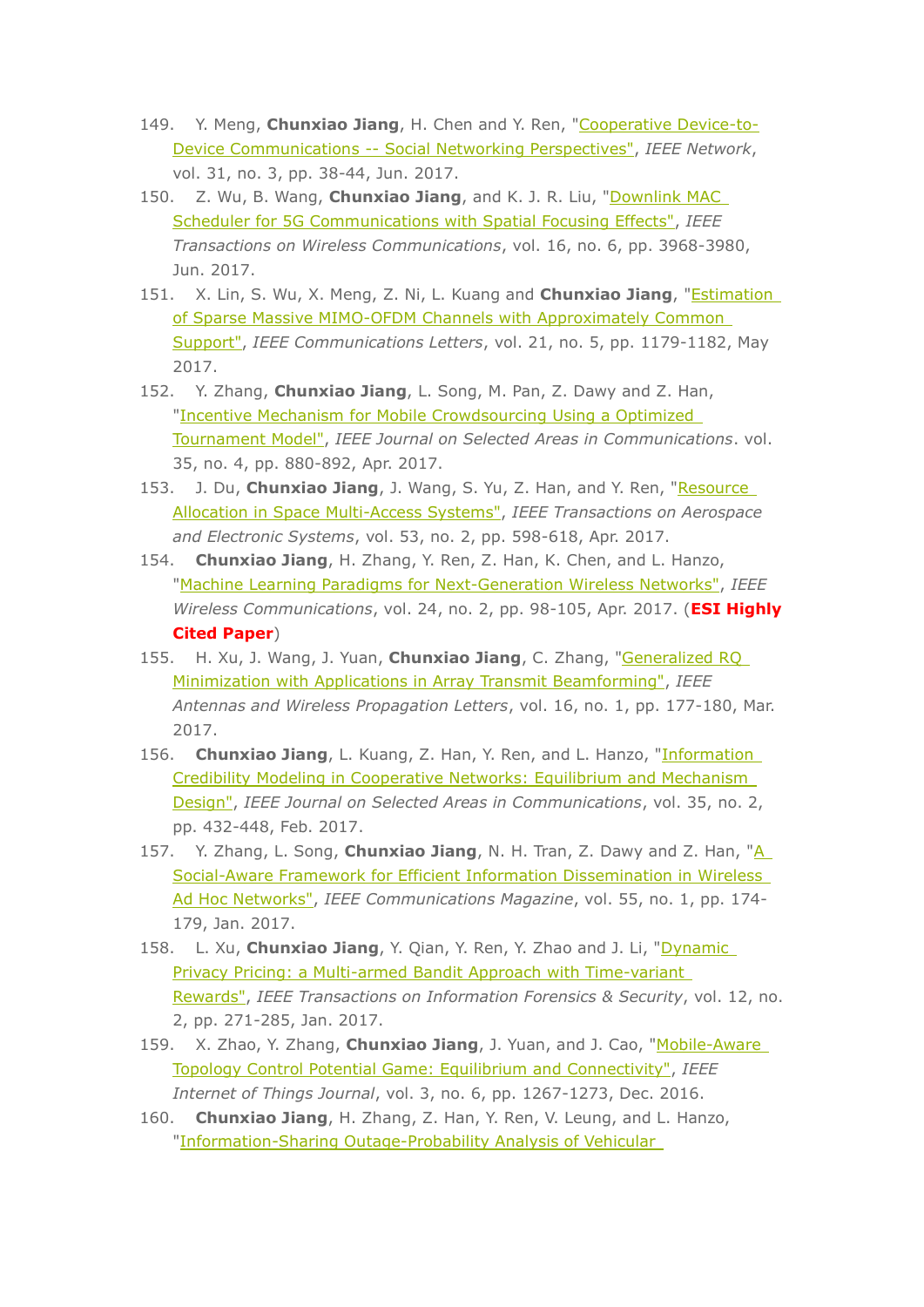Networks", IEEE Transactions on Vehicular Technology, vol. 65, no. 12, pp. 9479-9492, Dec. 2016.

- 161. J. Wang, **Chunxiao Jiang**, Z. Han, Y. Ren, and L. Hanzo, "Network Association Strategies for an Energy Harvesting Aided Super-WiFi Network Relying on Measured Solar Activity", IEEE Journal on Selected Areas in *Communications, vol. 34, no. 12, pp. 3785-3797, Dec. 2016.*
- 162. Y. Meng, **Chunxiao Jiang**, L. Xu, Y. Ren, and Z. Han, "User Association in Heterogeneous Networks: A Social Interaction Approach", IEEE Transactions on Vehicular Technology, vol. 65, no. 12, pp. 9982-9993, 2016.
- 163. L. Xu, **Chunxiao Jiang**, Y. Shen, T. Quek, Z. Han and Y. Ren, "**Energy** Efficient D2D Communications: a Perspective of Mechanism Design", IEEE *Transactions on Wireless Communications, vol.* 15, no. 11, pp. 7272-7285, 2016.
- 164. X. Cao, Y. Chen, **Chunxiao Jiang**, and K. J. R. Liu, "Evolutionary Information Diffusion over Heterogeneous Social Networks", IEEE *Transactions on Signal and Information Processing over Networks, vol. 2, no.* 4, pp. 595-610, 2016.
- 165. Q. Yang, T. Jiang, **Chunxiao Jiang**, Z. Han, and Z. Zhou, "Joint Optimization of User Grouping and Transmitter Connection on Multi-cell SNR Blind Interference Alignment", IEEE Access, vol. 4, no. 1, pp. 4974-4988, 2016.
- 166. Y. Gan, Chunxiao Jiang, N. Beaulieu, J. Wang, and Y. Ren, "Secure Collaborative Spectrum Sensing: a Peer-Prediction Method", IEEE *Transactions on Communications, vol. 64, no. 10, pp. 4283-4294, 2016.*
- 167. J. Wang, **Chunxiao Jiang**, T. Quek, X. Wang, and Y. Ren, "The Value Strength Aided Information Diffusion in Socially-Aware Mobile Networks", IEEE Access, vol. 4, no. 1, pp. 3907-3919, 2016.
- 168. Y. Zhang, **Chunxiao Jiang**, Z. Han, S. Yu and J. Yuan, "Interference-**Aware Coordinated Power Allocation in Autonomous Wi-Fi Environment", IEEE** Access, vol. 4, no. 1, pp. 3489-3500, 2016.
- 169. J. Wang, **Chunxiao Jiang**, Z. Bie, T. Quek, and Y. Ren, "Mobile Data Transactions in Device-to-Device Communication Networks: Pricing and Auction", IEEE Wireless Communications Letters, vol. 5, no. 3, pp. 300-303, 2016.
- 170. J. Wang, **Chunxiao Jiang**, H. Zhang, V. Leung, and Y. Ren, "Aggressive Congestion Control Mechanism for Space Systems", IEEE Aerospace and *Electronic Systems Magazine, vol.* 31, no. 3, pp. 28-33, 2016.
- 171. L. Xu, Chunxiao Jiang, Y. Ren, and H. Chen, "Microblog Dimensionality Reduction: A Deep Learning Approach", IEEE Transactions on Knowledge and Data Engineering, vol. 28, no. 7, pp. 1779-1789, 2016.
- 172. Y. Shen, **Chunxiao Jiang**, T. Quek and Y. Ren, "Location-Aware Device Communication Design: Exploration and Exploitation on Energy", IEEE *Wireless Communications, vol. 23, no. 2, pp. 46-52, 2016.*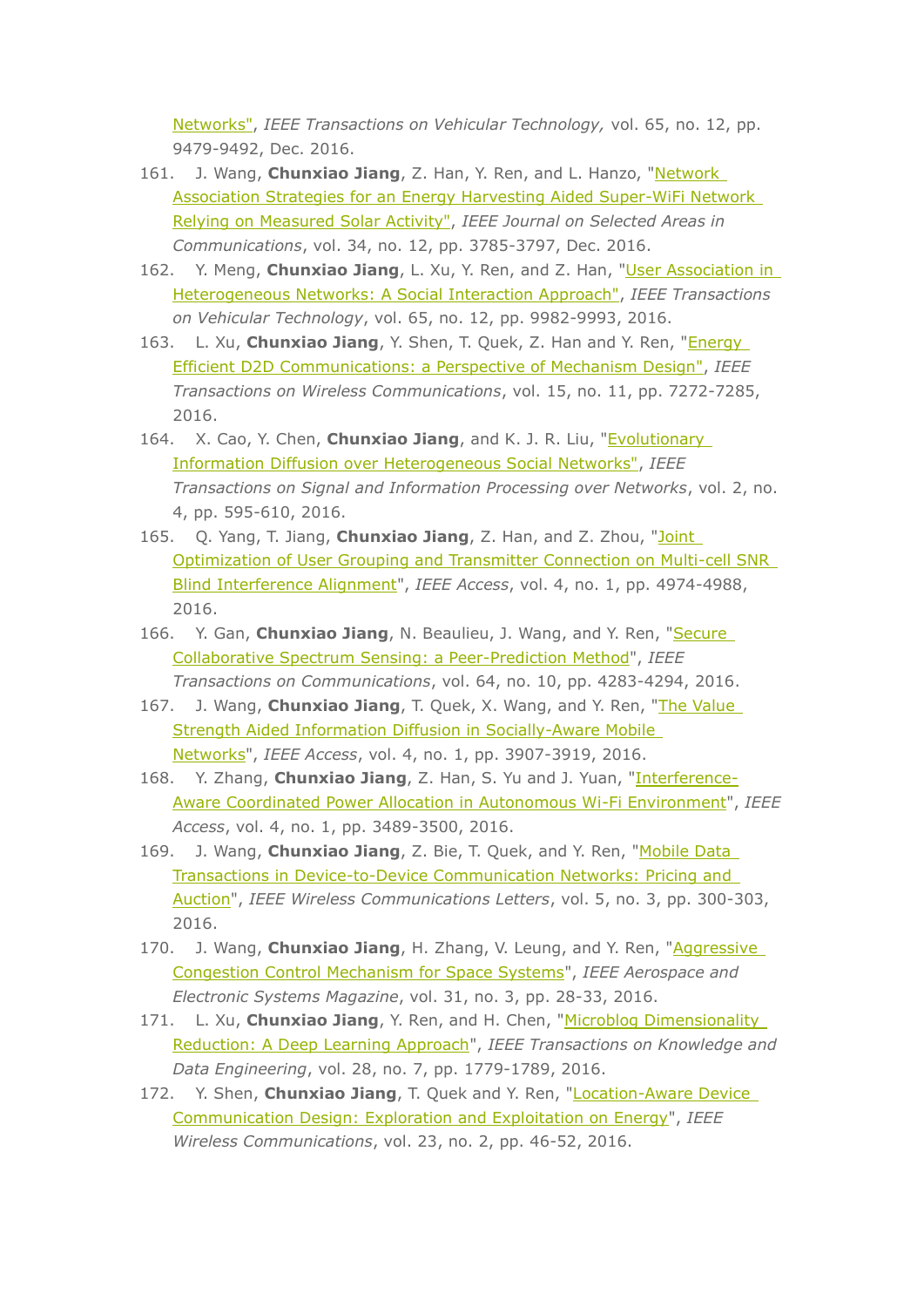- 173. J. Du, **Chunxiao Jiang**, Y. Qian, Z. Han, and Y. Ren, "Resource Allocation with Video Traffic Prediction in Cloud-based Space Systems", IEEE *Transactions on Multimedia, vol.* 18, no. 5, pp. 820-830, 2016.
- 174. J. Du, **Chunxiao Jiang**, Q. Guo, M. Guizani, and Y. Ren, "Cooperative Earth Observation Through Complex Space Information Networks", IEEE *Wireless Communications, vol. 23, no. 2, pp. 136-144, 2016.*
- 175. H. Zhang, **Chunxiao Jiang**, O. Hu, and Y. Qian, "Self-Organization in Disaster Resilient Heterogeneous Small Cell Networks", IEEE Network, vol. 30, no. 2, pp. 116-121, 2016.
- 176. H. Zhang, **Chunxiao Jiang**, X. Mao and H. Chen, "Interference-Limited Resource Optimization in Cognitive Femtocells with Fairness and Imperfect Spectrum Sensing", IEEE Transactions on Vehicular Technology, vol. 65, no. 3, pp. 1761-1771, 2016. (**ESI Highly Cited Paper**)
- 177. L. Xu, **Chunxiao Jiang**, Y. Chen, J. Wang and Y. Ren, "A Framework for Categorizing and Applying Privacy-Preservation Techniques in Big Data Mining", IEEE Computer, vol. 49, no. 2, pp. 54-62, 2016.
- 178. Y. Shen, Chunxiao Jiang, T. Quek and Y. Ren, "Device-to-Device-Assisted Communications in Cellular Networks: An Energy Efficient Approach in Downlink Video Sharing Scenario", IEEE Transactions on Wireless *Communications, vol. 15, no. 2, pp. 1575-1587, 2016.*
- 179. Y. Yang, Y. Chen, *Chunxiao Jiang* and K. J. R. Liu, "Wireless Network **Association Game with Data-Driven Statistical Modelling", IEEE Transactions** *on Wireless Communications, vol. 15, no. 1, pp. 512-524, 2016.*
- 180. Y. Chen, Chunxiao Jiang. C. Wang, Y. Gao and K. J. R. Liu, "Decision Learning: Data Analytic Learning with Strategic Decision Making", IEEE Signal *Processing Magazine, vol.* 33, no. 1, pp. 37-56, 2016.
- 181. J. Wang, J. Mu, S. Wei, Chunxiao Jiang, and N. Beaulieu, "Statistical Characterization of Decryption Errors in Block Ciphered Systems", IEEE *Transactions on Communications, vol.* 63, no. 11, pp. 4363-4376, 2015.
- 182. J. Guo, X. Liu, *Chunxiao Jiang*, J. Cao and Y. Ren, "*Distributed Fault-*Tolerant Topology Control in Cooperative Wireless Ad Hoc Networks", IEEE *Transactions on Parallel and Distributed Systems, vol. 26, no. 10, pp. 2699-*2710, 2015.
- 183. H. Zhang, H. Liu, **Chunxiao Jiang**, X. Chu, A. Nallanathan and X. Wen, "A Practical Semi-dynamic Clustering Scheme Using Affinity Propagation in Cooperative Picocells", IEEE Transactions on Vehicular Technology, vol. 64, no. 9, pp. 4372-4377, 2015.
- 184. **Chunxiao Jiang**, X. Wang, J. Wang, H. Chen and Y. Ren, "**Security in** Space Information Networks", IEEE Communications Magazine, vol. 53, no. 8, pp. 82-88, 2015.
- 185. L. Xu, **Chunxiao Jiang**, Y. Chen, Y. Ren and K. J. R. Liu, "Privacy or Utility in Data Collection? A Contract Theoretic Approach", IEEE Journal of Selected *Topics in Signal Processing, vol. 9, no. 7, pp. 1256-1269, 2015.*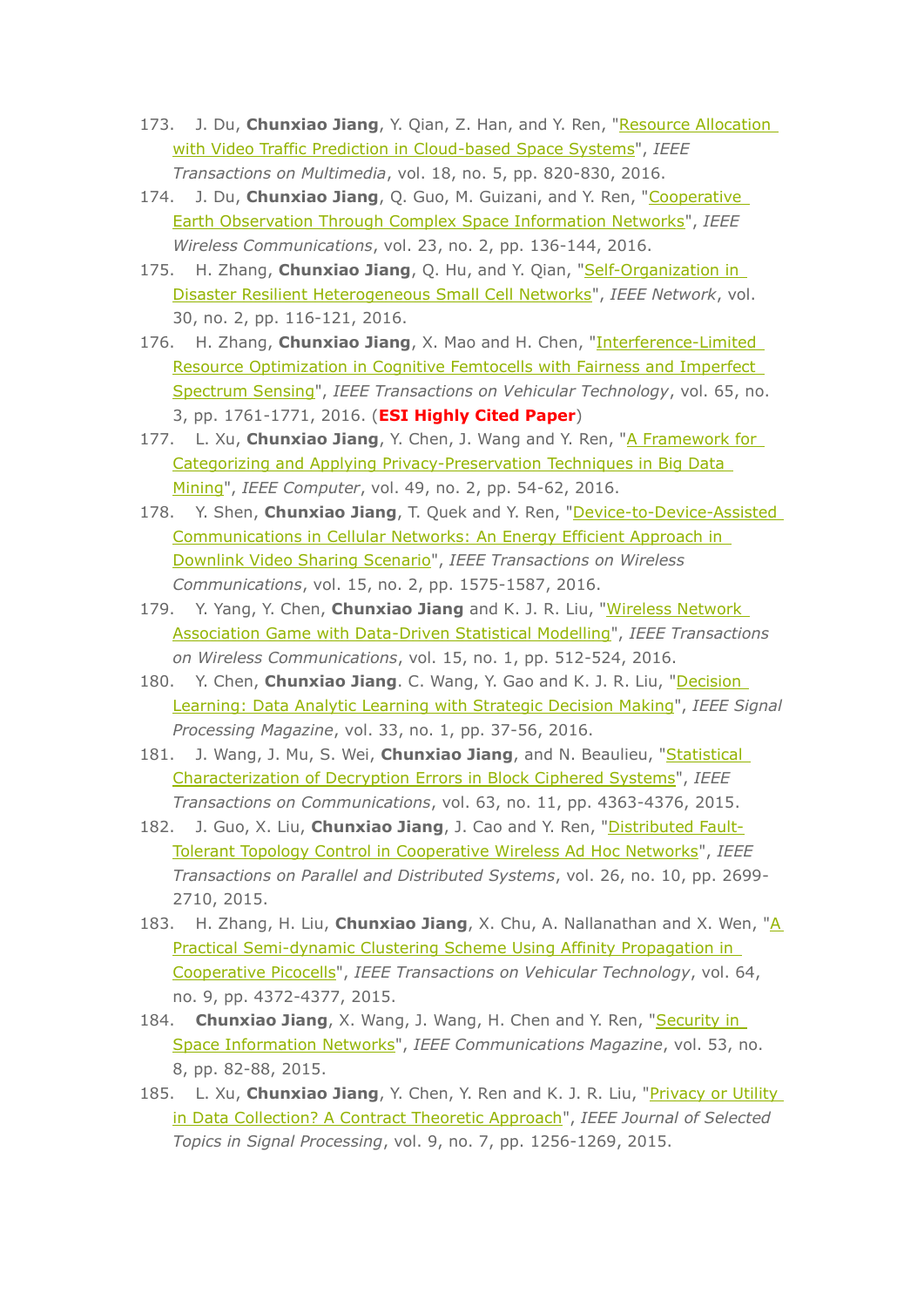- 186. H. Zhang, Chunxiao Jiang, J. Chen and V. Leung, "Cooperative Interference Mitigation and Handover Management for Heterogeneous Cloud Small Cell Networks", IEEE Wireless Communications, vol. 22, no. 3, pp. 92-99, 2015 (**ESI Highly Cited Paper**)
- 187. Chunxiao Jiang, Y. Chen, Y. Ren and K. J. R. Liu, "Maximizing Network **Capacity with Optimal Source Selection: A Network Science** Perspective", IEEE Signal Processing Letters, vol. 22, no. 7, pp. 938-942, 2015.
- 188. Chunxiao Jiang, N. Beaulieu, L. Zhang, Y. Ren, M. Peng and H. Chen, "Cognitive Radio Networks with Asynchronous Spectrum Sensing and Access", IEEE Network, vol. 29, no. 3, pp. 88-95, 2015.
- 189. H. Zhang, Chunxiao Jiang, X. Chu, X. Wang and T. Quek, "Resource Allocation for Cognitive Small Cell Networks: A Cooperative Bargaining Game Theoretic Approach", IEEE Transactions on Wireless Communications, vol. 14, no. 6, pp. 3481-3493, 2015. (ESI Highly Cited Paper)
- 190. Chunxiao Jiang, Y. Chen, K. J. R. Liu and Y. Ren, "Network Economics in Cognitive Networks", IEEE Communications Magazine, vol. 53, no. 5, pp. 75-81, 2015.
- 191. T. Zhou, Y. Chen, Chunxiao Jiang and K. J. R. Liu, "Pricing Game for Time Mute in Femto-Macro Co-existent Networks", IEEE Transactions on Wireless Communications, vol. 14, no. 4, pp. 2118-2130, 2015.
- 192. Chunxiao Jiang, Y. Chen, Y. Gao and K. J. R. Liu, "Indian Buffet Game with Negative Network Externality and Non-Bayesian Social Learning", IEEE Transactions on Systems, Man and Cybernetics: Systems, vol. 45, no. 4, pp. 609-623, 2015.
- 193. F. Luo, Chunxiao Jiang, J. Du, J. Yuan, Y. Ren, S. Yu and M. Guizani, "A Distributed Gateway Selection Algorithm for UAV Networks", IEEE Transactions on Emerging Topics in Computing, vol. 3, no. 1, pp. 22-33, 2015.
- 194. Chunxiao Jiang, Y. Chen and K. J. R. Liu, "Data-Driven Optimal Throughput Analysis for Route Selection in Cognitive Vehicular Networks", IEEE Journal on Selected Areas in Communications, vol. 32, no. 11, pp. 2149-2162, 2014.
- 195. L. Xu, Chunxiao Jiang, J. Wang, J. Yuan and Y. Ren, "Information Security in Big Data: Privacy and Data Mining", IEEE Access, vol. 2, no. 1, pp. 1149-1176, 2014. (Listed as Most Popular articles on IEEE Xplore **SINCE Apr. 2015.)**
- 196. Chunxiao Jiang, Y. Chen, K. J. R. Liu and Y. Ren, "Optimal Pricing Strategy for Operators in Cognitive Femtocell Networks", IEEE Transactions on Wireless Communications, vol. 13, no. 9, pp. 5288-5301, 2014.
- 197. Chunxiao Jiang, Y. Chen and K. J. R. Liu, "Evolutionary Dynamics of Information Diffusion over Social Networks", IEEE Transactions on Signal Processing, vol. 62, no. 17, pp. 4573-4586, 2014.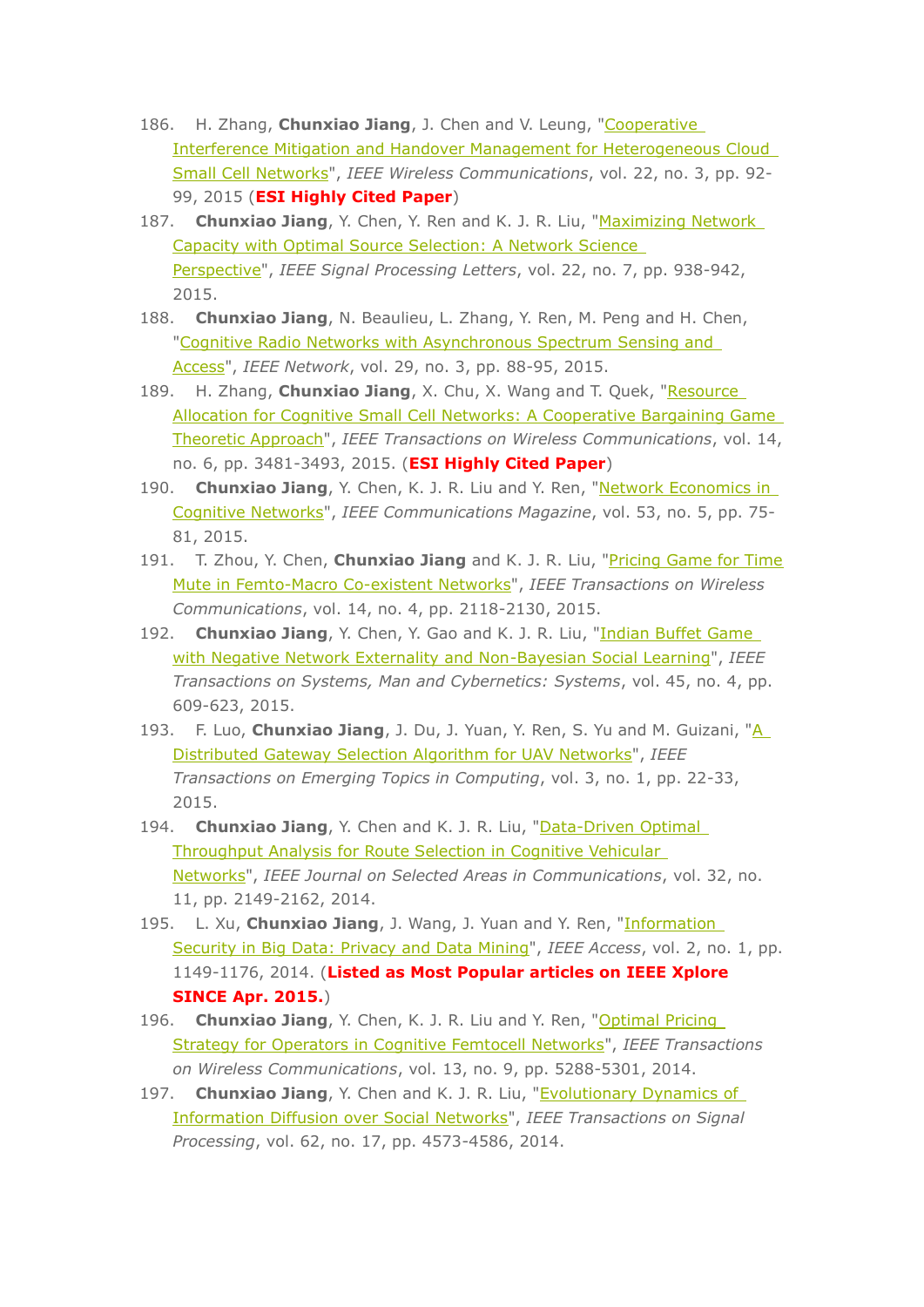- 198. H. Zhang, Chunxiao Jiang, N. Beaulieu, X. Chu, X. Wen and M. Tao, "Resource Allocation in Spectrum-Sharing OFDMA Femtocells with Heterogeneous Services", IEEE Transactions on Communications, vol. 62, no. 7, pp. 2366-2377, 2014. (IEEE ComSoc Young Author Best Paper Award, ESI Highly Cited Paper)
- 199. Chunxiao Jiang, H. Zhang, Y. Ren and H. Chen, "Energy-Efficient Noncooperative Cognitive Radio Networks: Micro, Meso and Macro Views", IEEE Communications Magazine, vol. 52, no. 7, pp. 14-20, 2014.
- 200. Chunxiao Jiang, Y. Chen and K. J. R. Liu, "Graphical Evolutionary Game for Information Diffusion over Social Networks", IEEE Journal of Selected Topics in Signal Processing, vol. 8, no. 4, pp. 524-536, 2014.
- 201. Chunxiao Jiang, Y. Chen and K. J. R. Liu, "On the Equivalence of Evolutionary Stable Strategies", IEEE Communications Letters, vol. 18, no. 6, pp. 995-998, 2014.
- 202. Y. Chen, F. Han, Y. Yang, H. Ma, Y. Han, Chunxiao Jiang, H-Q. Lai, D. Claffey, Z. Safar and K. J. R. Liu, "Time-Reversal Wireless Paradigm for Green Internet of Things: An Overview", IEEE Internet of Things Journal, vol. 1, no. 1, pp. 81-98, 2014.
- 203. Chunxiao Jiang, Y. Chen, and K. J. R. Liu, "Multi-Channel Sensing and Access Game: Bayesian Social Learning with Negative Network Externality", IEEE Transactions on Wireless Communications, vol. 13, no. 4, pp. 2176 - 2188, 2014.
- 204. Chunxiao Jiang, Y. Chen, Y. Yang, C. Wang and K. J. R. Liu, "Dynamic Chinese Restaurant game: theory and application to cognitive radio networks", IEEE Transactions on Wireless Communications, vol. 13, no. 4, pp. 1960 - 1973, 2014.
- 205. Y. Yang, Y. Chen, Chunxiao Jiang, C. Wang and K. J. R. Liu, "Wireless Access Network Selection Game with Negative Network Externality", IEEE Transactions on Wireless Communications, vol. 12, no. 10, pp. 5048-5060, 2013.
- 206. Chunxiao Jiang, Y. Chen, and K. J. R. Liu, "Distributed adaptive networks: a graphical evolutionary game theoretic view", IEEE Transactions on Signal Processing, vol. 61, no. 22, pp. 5675-5688, 2013.
- 207. Chunxiao Jiang, Y. Chen, Y. Gao and K. J. R. Liu, "Joint Spectrum Sensing and Access Evolutionary Game in Cognitive Radio Networks", IEEE Transactions on Wireless Communications, vol. 12, no. 5, pp. 2470-2483, 2013.
- 208. Chunxiao Jiang, Y. Chen, K. J. R. Liu and Y. Ren, "Renewal-Theoretical Dynamic Spectrum Access in Cognitive Radio Network with Unknown Primary Behavior", IEEE Journal on Selected Areas in Communications, vol. 31, no. 3, pp. 406-416, 2013.
- 209. Chunxiao Jiang, N. He, Y. Ren, C. Chen and J. Ma, "uSD: Universal Sensor Entry Data Card", IEEE Transactions on Consumer Electronics, vol.56, no.03, pp. 1450-1456, Aug. 2010.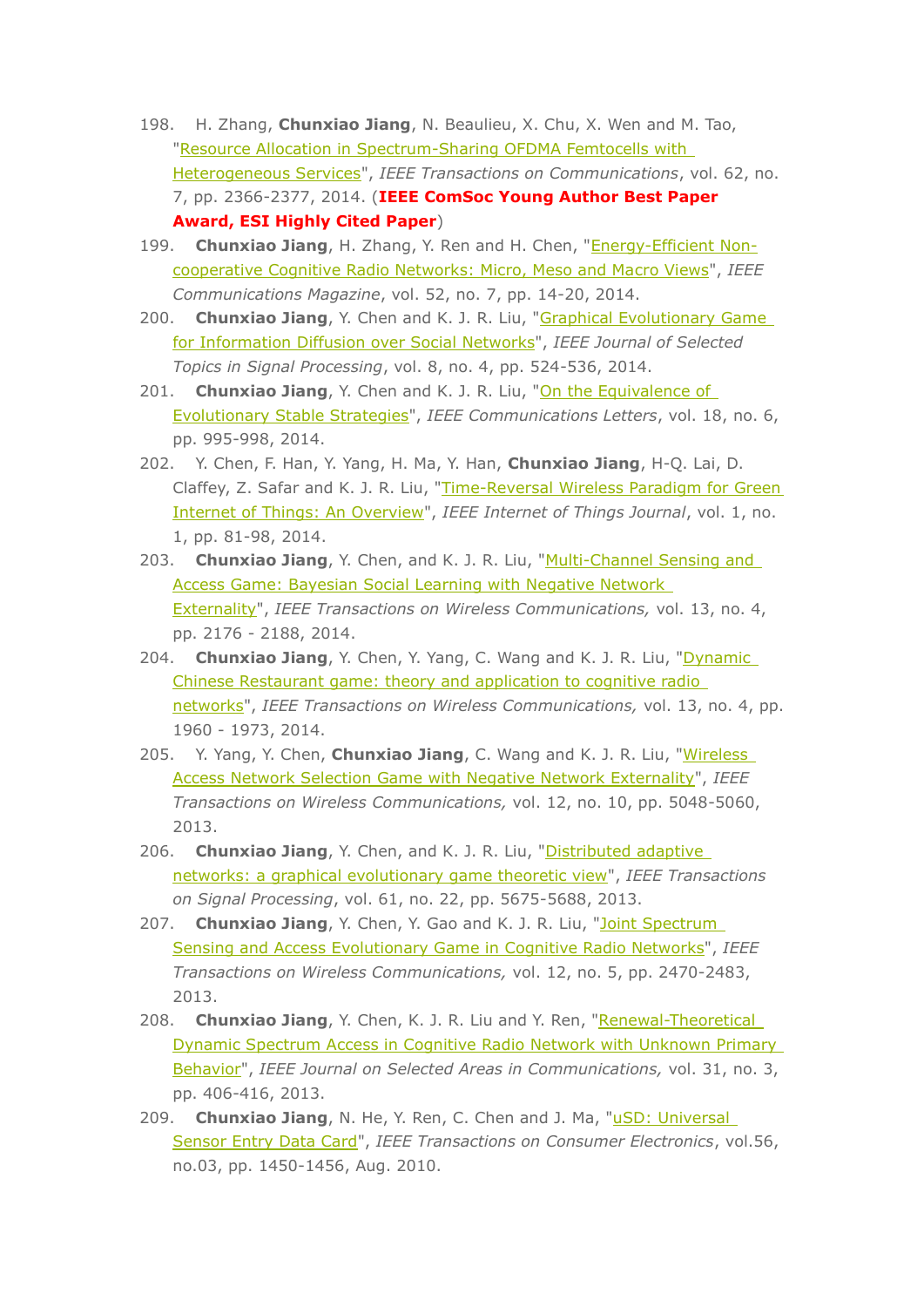# **Professional Activities**

### **Editor**

- Associate Editor of IEEE Transactions on Network Science and Engineering, 2021-Now
- Technical Editor of IEEE Wireless Communications, 2021-Now
- Associate Editor of IEEE Transactions on Communications, 2020-Now
- Associate Editor of IEEE Internet of Things Journal, 2019-Now
- Associate Editor of IEEE Communications Letters, 2019-Now
- Technical Editor of IEEE Network, 2018-2021
- Editor of International Journal of Satellite Communications and Networking, 2019-now
- Associate Editor of Wiley Security and Communication Networks Journal, 2016-Now
- Editorial Board Member of International Journal of Big Data Intelligence, 2016-now
- Associate Editor of Wiley Wireless Communications and Mobile Computing, 2016-2017
- Guest Editor of IEEE Transactions on Cognitive Communications and Networking "Machine Learning and Artificial Intelligence for the Physical Layer"
- Guest Editor of IEEE Transactions on Network Science and Engineering "Heterogeneous Communications Networks"
- Guest Editor of China Communications "Measurement and Applications of QoE For Multimedia Communications" Oct. 2018
- Guest Editor of IEEE Communications Magazine "Heterogeneous Ultra Dense Networks" Part 1 Dec. 2017, Part 2 Jun. 2018
- Guest Editor of ACM/Springer Mobile Networks & Applications (MONET) "5G Technologies for Future Wireless Networks" Jul. 2018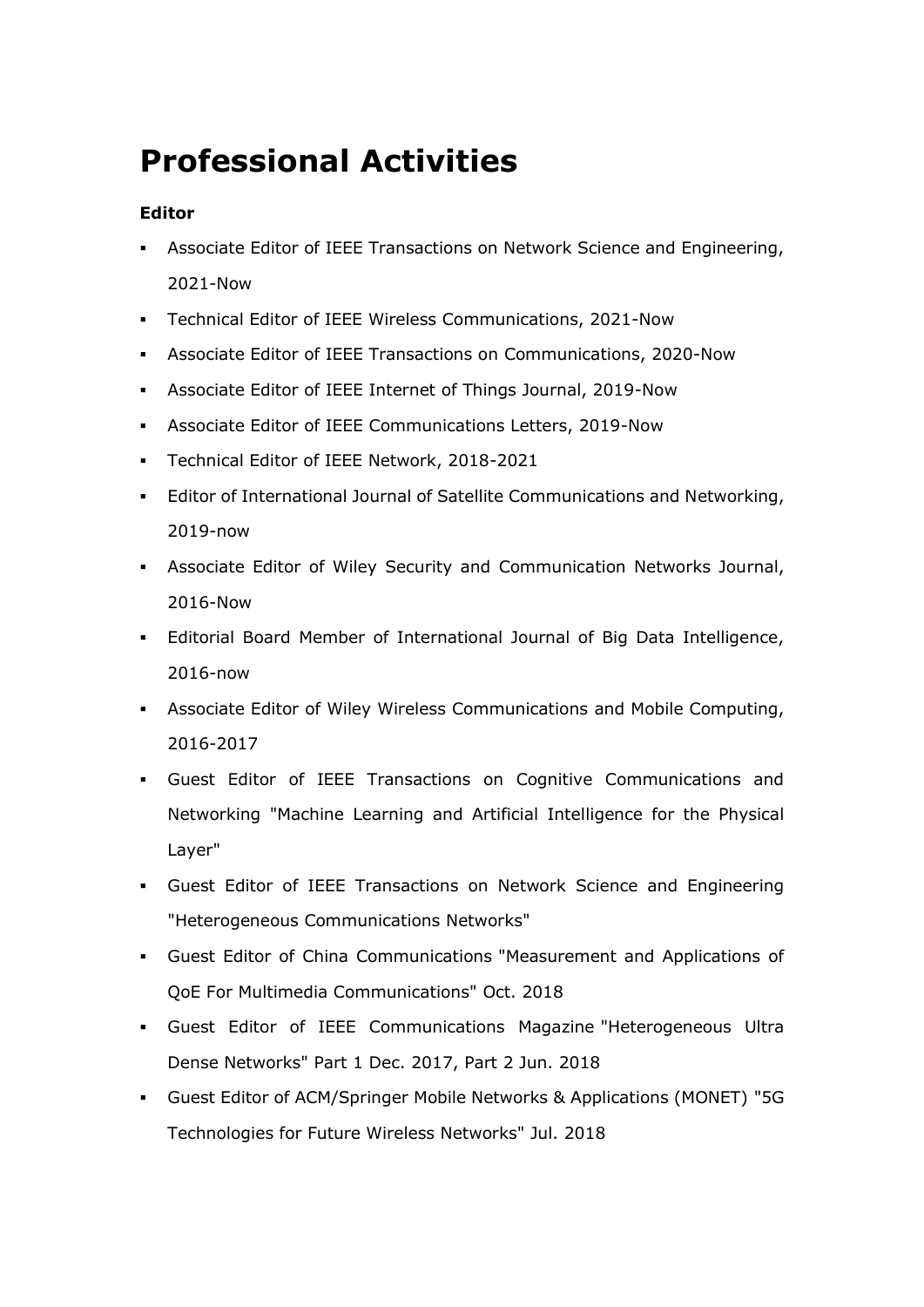Guest Editor of ACM/Springer Mobile Networks & Applications (MONET) "Game Theory for 5G Wireless Networks" May. 2017

### **Conference Technical Program Committee Chair/Co-Chair**

- IEEE WCNC 2021 Workshop Co-Chair for Internet of Integrated Space-Terrestrial Intelligent Systems and Applications
- IEEE Globecom 2021 Symposium Co-Chair for Communications and Information System Security Symposium
- **IEEE CNS 2020 Publication Chair**
- IEEE IWCMC 2020/19/18 Symposium Chair for Satellite Communications and Networking Symposium
- IEEE WCSP 2019 Symposium Chair for Space Information Networks Symposium
- IEEE ICC 2018 Symposium Co-Chair for Communications and Information System Security Symposium
- IEEE WiMob 2018 Publicity Chair (International Conference on Wireless and Mobile Computing, Networking and Communications)
- IEEE ICCC 2018 Workshop Co-Chair: Workshop on Space Information Networks
- IEEE ICC 2017 Workshop Co-Chair: Workshop on 5G Ultra Dense Networks
- 5GWN 2017 Tutorials Chair (International Conference on 5G for Future Wireless Networks)
- GameNets 2015 Publicity Chair (International Conference on Game Theory for Networks)
- GameNets 2014 Symposium TPC Co-Chair: Game Theory in Wireless Communications Symposium

### **Conference Turorial**

 WPMC 2016 Ultra Dense Heterogeneous Small Cell Networks in 5G: Principles and Technologies

#### **Conference TPC Member**